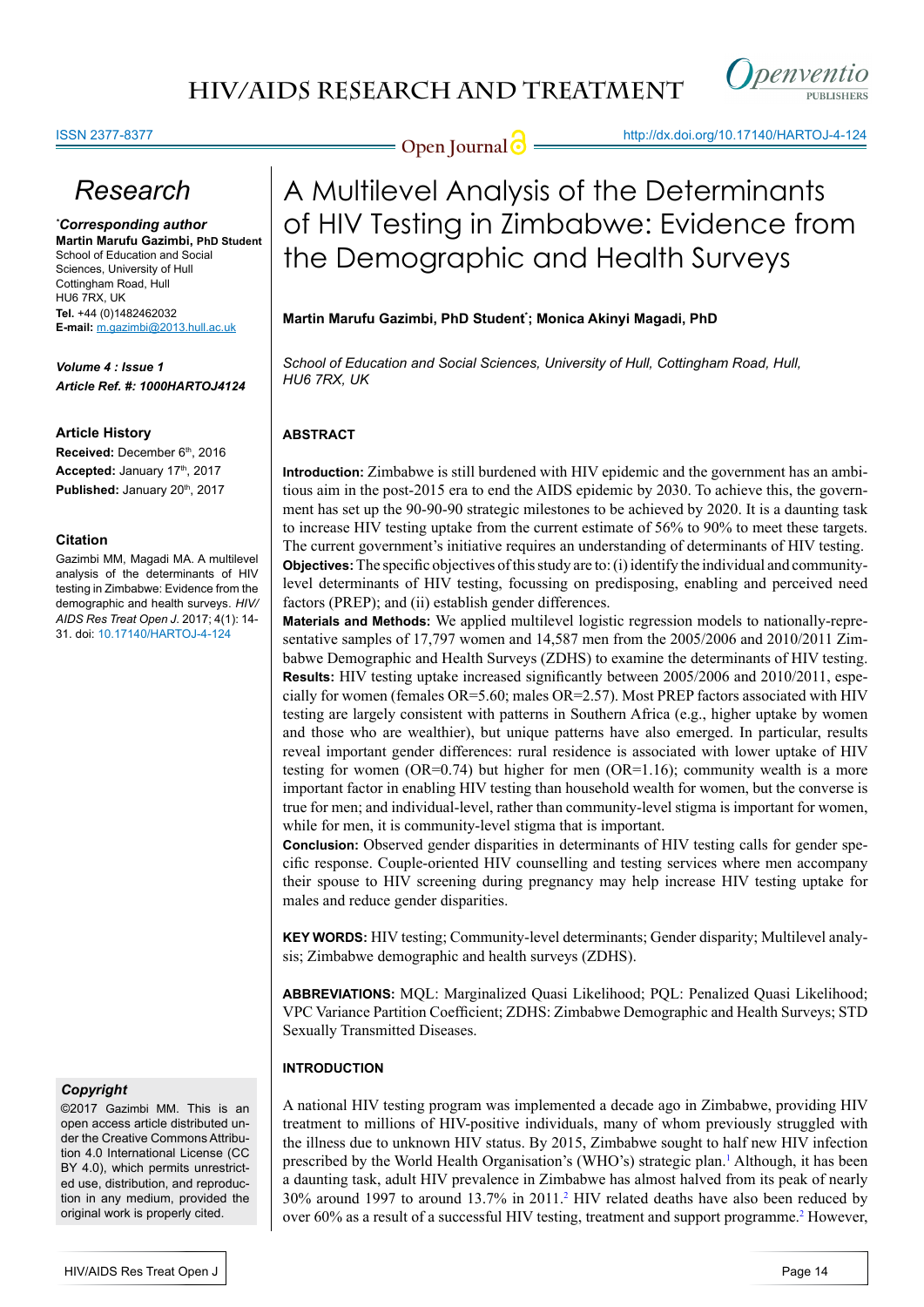

#### ISSN 2377-8377 http://dx.doi.org/10.17140/HARTOJ-4-124

despite government's efforts to stem HIV scourge, Zimbabwe remains one of the countries in Sub-Saharan African countries still burdened with HIV epidemic.<sup>[3](#page-14-2)</sup> The current aim in the post-2015 era is to end the AIDS epidemic by 2030. To achieve this, the government, in collaboration with its partners have set up the 90-90-90 strategic milestones to be achieved by 2020. The milestones means that by 2020, 90% of all people living with HIV will know their HIV status, 90% of all people with diagnosed HIV infection will receive sustained antiretroviral therapy and 90% of all people receiving antiretroviral therapy will have viral load suppression.<sup>4</sup> HIV testing has been used as an entry point for both HIV prevention and treatment; and an early detection of HIV can add 15 years to a person's life span.<sup>5</sup> People have to get tested and know their HIV status to enable them to seek treatment and to choose preventative strategies. For this reason, HIV testing services need to be available and accessible to all people to enable easy utilisation.<sup>[6](#page-14-5)</sup>

To ensure targets are met, Zimbabwe needs to improve HIV testing coverage, but scaling up HIV testing coverage; currently estimated at 56% can be daunting, given that HIV testing is voluntary. The success of the HIV self-testing programme will require a better understanding of the factors that influence people's HIV testing behaviour, which this study seeks to achieve. Existing studies have identified a range of factors to be associated with HIV testing, including: place of residence, gender, marital status, and socio-economic status[.7,8](#page-14-6)  Extant literature from Sub-Saharan African countries indicates that gender has been an important determinant of HIV testing behaviour. Specifically, the studies found that females were more likely to get tested for HIV than males,  $9,10$  due to reasons such as frequent access to health care services through maternal care.<sup>11</sup>

Besides gender, marital status has been found to be strongly associated with HIV testing and findings have been consistent across gender. Individuals who are divorced, widowed and married tend to have higher odds of HIV testing than never married individuals.<sup>12-14</sup> For example, married individuals were found to be 2.54 times more likely to be tested for HIV than never married individuals in South Africa.<sup>15</sup> Similarly, a study in Ivory Coast<sup>[16](#page-15-2)</sup> found that never married individuals were  $66\%$ less likely to be tested than married people.

HIV testing is also influenced by enabling factors such as wealth status, education, HIV awareness and media exposure. Several studies have found that poorer individuals were less likely to test for HIV than those from wealthy households.<sup>10,14,16</sup> It has been noted that poverty is likely to be associated with lack of education, and lack of education implies that messages regarding HIV testing are often inaccessible.<sup>7,17</sup> Education is a key indicator of socio-economic status and more educated individuals are more likely to have better health<sup>5</sup> due their ability to have better access to health information and to understand and respond to such information. Socio-economic challenges may also decrease the likelihood of HIV testing, due to lack of financial resources that would enable individuals to have access to health

#### care services.<sup>18-21</sup>

The effect of HIV/AIDS factors (e.g., stigma and discrimination, risk perception of HIV infection, risky behaviour, HIV awareness, or knowing someone who died of HIV/AIDS) on HIV testing may depend on an individual's predisposing factors such as age, education, marital status, social and economic status.<sup>[5](#page-14-4)[,22](#page-15-4)</sup> These interactions may lead to an increased risk perception of HIV infection which may in turn decrease the willingness to utilise health care services that are linked to HIV.<sup>23</sup> The risk perception of contracting HIV may either increases or decreases the likelihood of using health care services.<sup>[24](#page-15-6)</sup> An example of this phenomenon could be that, since HIV prevalence is reported to be positively associated with higher socio-economic status and education,<sup>25</sup> individuals with higher educational attainment and those who are wealthier may perceive themselves to be at risk of HIV infection, and therefore have recourse for HIV testing, compared to those who are less well-off.<sup>[16](#page-15-2)</sup>

There is also evidence of a positive association between HIV awareness and HIV testing,<sup>[14](#page-15-8)</sup> and awareness and education are highly correlated.<sup>[26](#page-15-9)</sup> However, Lepine et al<sup>[12](#page-15-0)</sup> have argued that HIV awareness may be negatively associated with HIV testing if the awareness affects risk perception and associated behaviours. Firstly, because individuals who have a good understanding of HIV prevention and transmission methods could be less likely to adopt risky behaviour and thus may perceive themselves to have less need for HIV testing as they think they are less at risk[.27](#page-15-10) Secondly, people who overestimate their likelihood of getting infected through their poor health knowledge could have higher odds of HIV testing thinking they are more at risk. This notion resonates with Musheke et  $al^{28}$  who assert that the effect of HIV knowledge on HIV testing may be heterogeneous in the population. For instance education may determine access and exposure to HIV information and will affect the way this information is used to modify attitudes towards HIV testing.

Also, many studies have linked HIV infection with risky sexual behaviours, including multiple sexual partners, limited ability to negotiate safer sex, which may lead to lower rates of condom use and disclosure of HIV status.<sup>12,[19](#page-15-12),[29](#page-15-13)</sup> All of these may lead to an increased risk perception of HIV infection, leading to lower or higher uptake of HIV testing. In line with the effects of risk perception on healthcare utilisation, studies have shown that perceived susceptibility as a result of risky sexual behaviour exacerbates risk perception of HIV infection, in turn leading to underutilisation of health care services. $22$  On the other hand, existing literature also suggests that perception of being at risk of a disease is a prerequisite for behaviour change,<sup>30</sup> and that perceived high risk of infection causes people to take precautionary measure including HIV testing and knowing the results in order to reduce the risk of getting the virus.<sup>12,16</sup> According to health behavioural models<sup>31</sup> perceived susceptibility to a particular health problem (e.g., am I at risk of HIV?), perceived seriousness of the condition (e.g., how serious is HIV/AIDS?, how hard would my life be if I get it?), and cues to action (e.g., witnessing the death or illness of a close friend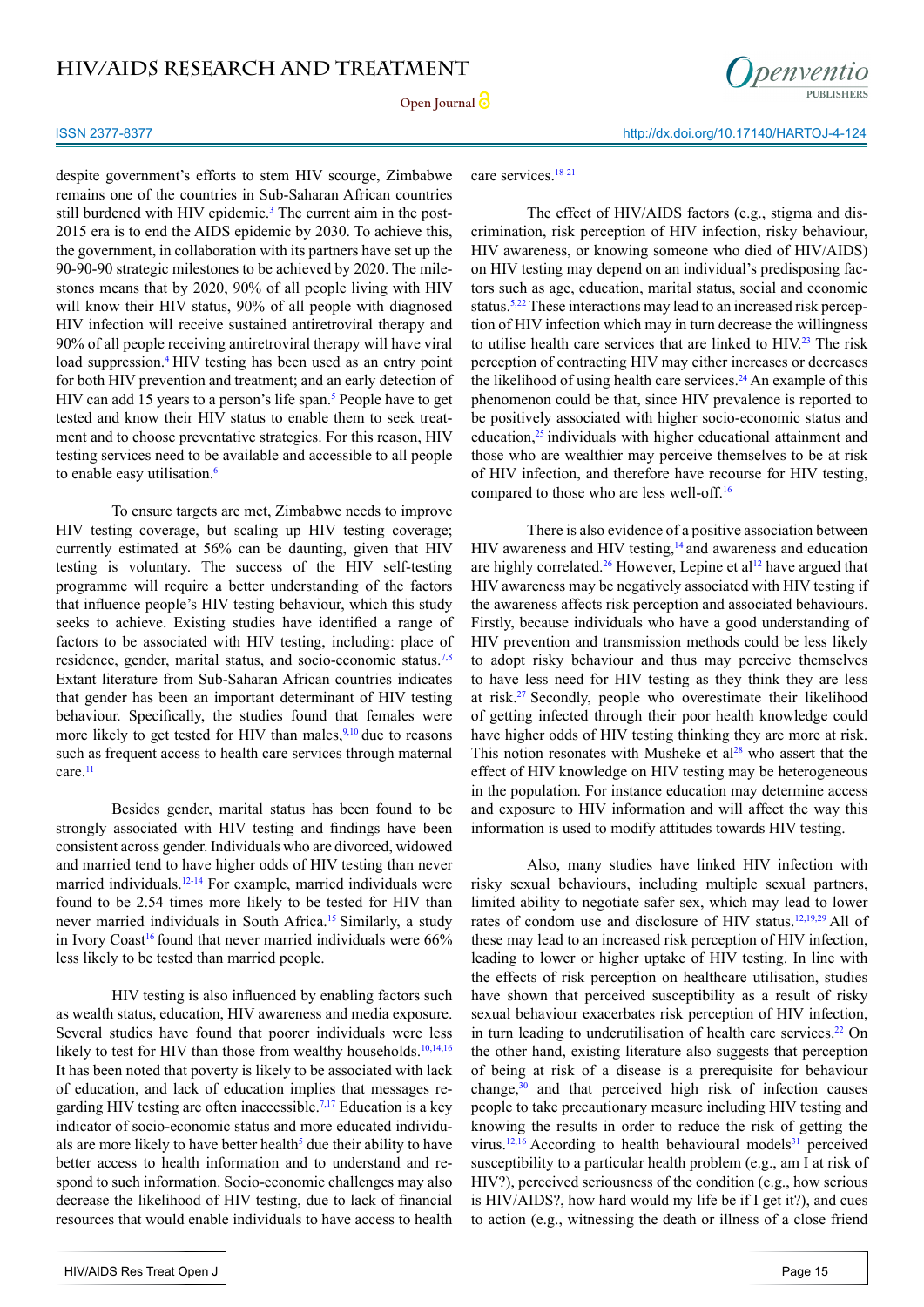**Open Journal**

renventio

or a family member due to HIV) may move an individual to take necessary action or change their behaviour.<sup>[31](#page-15-15)</sup> Therefore, knowing someone who died because of HIV is also a significant cue to action to an individual to test for  $HIV<sup>32</sup>$  $HIV<sup>32</sup>$  $HIV<sup>32</sup>$ 

 At community level, the likelihood of HIV testing may increase for individuals who reside in communities with higher HIV prevalence, high poverty, high risk perception of HIV infection, or within easy access of HIV intervention programmes, compared to individuals living in other communities.<sup>[7,18,22,30](#page-14-6)</sup> While HIV/AIDS stigma may exist within self as a result of imagined fear due to perceived risk of HIV infection based on self-assessment, <sup>[33](#page-15-17)</sup> stigma can also be observed and exerted from the outside world (health care providers, family, community, and friends). Either form of stigma may lead to more people underutilising health care services.[26](#page-15-9)

Since risky sexual behaviour may be linked to poverty in the community, people living in poor communities may perceive themselves to be at a high risk of HIV infection, and this may reduce the likelihood of uptake of HIV testing services in such communities.<sup>[34](#page-16-0)</sup> Furthermore, availability and quality of health care services, for example availability of family planning and HIV testing services in the community, may motivate individuals to seek help.[8](#page-14-10)

Research on the determinants of HIV testing has received considerable research attention. However, different studies have come up with different positions and it is challenging to reconcile existing findings and use them to inform our knowledge about HIV testing in Zimbabwe. Most available literature has focused on the association between HIV testing and individual-level factors.<sup>8,16,26,35</sup> However, implications of community influence on HIV testing has received limited attention. Also, most studies have tended to analyse the association of predisposing factors such as age, gender, marital status, etc., without taking into account the enabling factors such as resources and enabling environment that facilitates individual's behaviour. Working from the premises that community inequalities in access to health care services is as significant as individual level factors, it is essential and worthwhile to investigate and understand the effects of both individual and community-level determinants of HIV testing in the context of Zimbabwe.

#### **CONCEPTUAL FRAMEWORK**

The trajectory to HIV testing first needs to be explained before undertaking the analysis. In this regard, Andersen<sup>[36](#page-16-1)</sup> provided a useful analytical framework for examining determinants of HIV testing. This theoretical framework is grounded in the notion that utilisation of health care services is dependent upon contextual situations, which in turn influences individual circumstances. The framework is conceptualised based on the predisposition, enablement and need for health care use[.36](#page-16-1) What is vital in this approach is its emphasis on the joint effects of community and individual level factors that influence health care service utilisation. First, the level of HIV testing uptake is affected by predisposing factors which usually includes personal attributes of an individual such as demographic characteristics (i.e., age, gender, marital status, religion, ethnicity and others). Secondly, predisposing factors are assumed to operate through enabling and perceived need factors and these comprise of contextual and sometimes personal circumstance, representing the ability to use health care services. In this study, enabling factors are composed of an individual's income, access to media, and awareness of HIV, observed HIV stigma, HIV disclosure and confidential concern.[12](#page-15-0) Thirdly, enabling factors are assumed to facilitate or inhibit individuals from accessing HIV testing services. However, whether an individual has a means to access health care services, there must be a need for them taking that action  $31$  The need factors pertain to the perceived and evaluated assessment of one's health status which may compel the need for seeking health care services.<sup>18</sup> For that reason, perceived/need factors such as whether an individual had engaged in risky behaviour

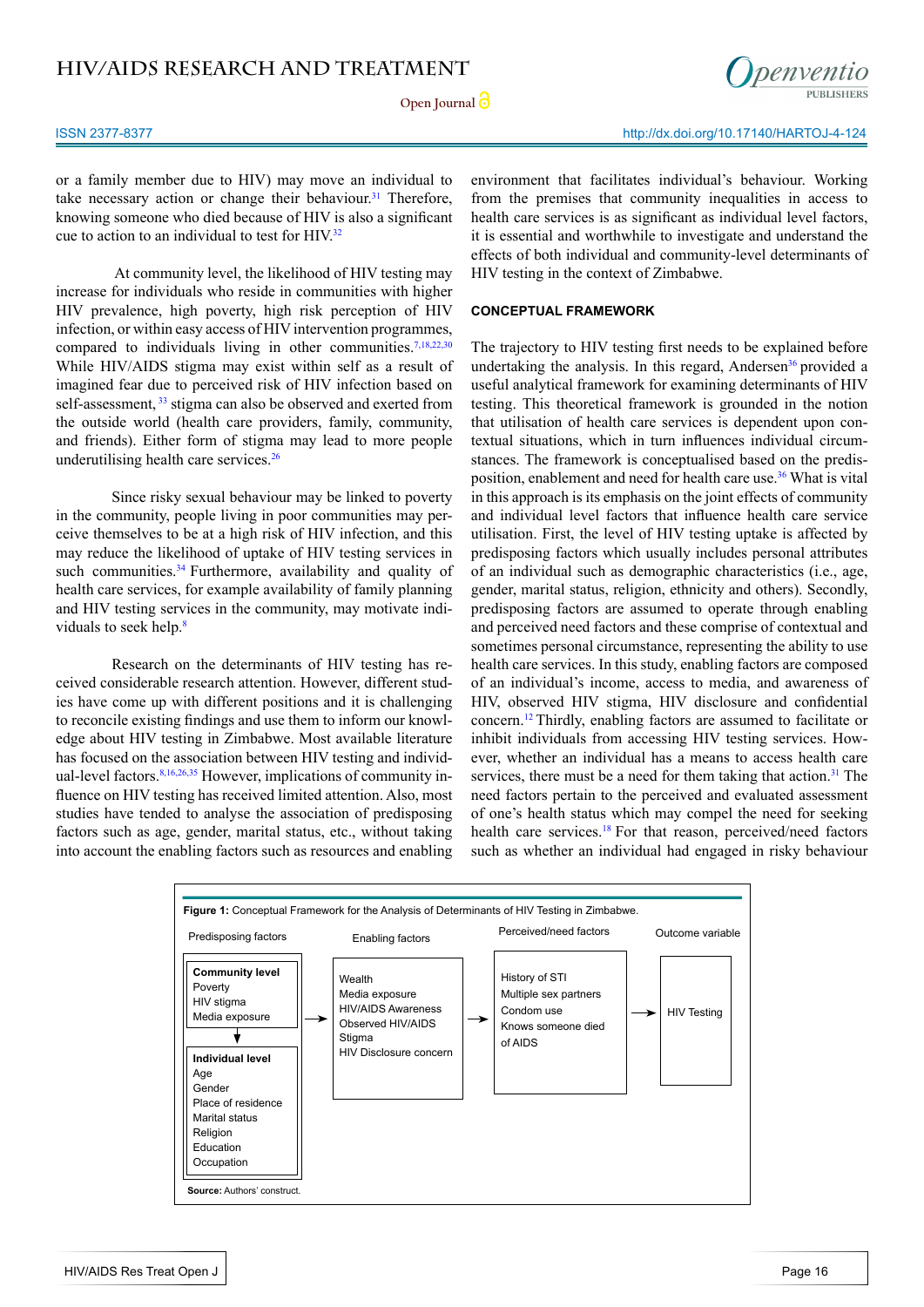Open **Journal** 



such as having multiple sex partners, or had history of sexually transmitted diseases (STD) and whether one knew someone who had died of HIV were also considered in the framework. The conceptual framework in Figure 1 provides a schematic display of the perceived determinants of HIV testing in Zimbabwe.

The accumulated effects of predisposing, enabling and need factors govern one's trajectory to HIV testing behaviour. Given the background of growing inequality in access to health care services in Zimbabwe, issues of community influence on HIV testing becomes at fore. A growing need exists for implication of both individual and community level effects on HIV testing. Such information will help the HIV prevention programs identify communities with high concentration of individuals who are likely to have been ever tested for HIV, as well as sub-populations that are not likely to be tested.<sup>[10](#page-14-9)</sup> Guided by this conceptual framework, this study aims to understand individual and community-level factors associated with HIV testing. Specifically, the study aims to identify the predisposing, enabling and perceived need factors associated with HIV testing with particular focus on gender differences.

### **MATERIALS AND METHODS**

#### **The Data**

This is a secondary data analysis study based on the 2005-2006 and 2010-2011 Zimbabwe demographic and health surveys (ZDHS), the first 2 nationally representative surveys to include HIV testing. The surveys were designed to provide national estimates of HIV in the population, including HIV testing coverage. The analyses is based on respondents aged between 15-59 years residing in 402 clusters, and the sample size was 32,384 of which 27.8% of males (n=14,587) and 43.7% of females (n=17,797) were ever tested for HIV. Overall, about 93% of those who tested for HIV received their test results. The individuals responded to a questionnaire survey asking questions related to their HIV testing history, socio-economic and demography background and health indicators such as individual's sexual behaviour, HIV related knowledge, attitude and behaviour and media exposure. The sample excluded the institutional population, which includes individuals living in hospitals, prisons and other institutions.

### **Outcome Variables**

The key outcome variables of interest were whether the respondent was ever tested for HIV and received results. For each outcome variable, possible responses were 'yes' or 'no' if an individual had ever been tested for HIV or have received results or not.

### **Explanatory Variables**

We identified a range of independent variables based on the conceptual framework described above, their presence in existing empirical literature and the sample distribution in the ZDHS datasets. The explanatory variables were clustered into specific categories; individual and community-level predisposing, enabling and perceived/need factors. These categories were considered to give the best representation of community and individual characteristics that are associated with HIV testing behaviour. Community-level HIV awareness, stigma and media exposure variables were imputed from relevant individual-level factors.

### **Individual-Level Socio-Economic and Demographic Predisposing Variables**

While inclusion of wealth, occupation, education and media exposure may indicate the manifestation of economic position of an individual,<sup>[30](#page-15-14)</sup> demographic factors such as gender, parity, religion, marital status and age are considered important because they may capture behavioural factors such as the perception of risk, acceptance of testing and sexual practice.<sup>[6](#page-14-5)</sup> The following are factors which were included at individual level.

**Gender:** Gender plays a key role in health seeking behaviour and there is evidence from existing literature suggesting that women, due to reasons such as frequent access to health care services through antenatal care (ANC), are more likely to test and receive HIV test results than men.<sup>11,12</sup> The variable was used to compare utilisation of HIV testing services between males and females. This is a binary measure coded 1 if female and 0 if males.

**Age:** The ZDHS sample included females (aged 15-49) and males (aged 15-59) of reproductive age. Age was recorded into 5 categories: 15-24; 25-29; 30-34; 35-39; 40+. The variable was used to compare HIV testing behaviour between different age groups.

**Marital status:** This variable captures differentials in HIV testing behaviour between marital status categorises. It was recoded into 4 categories: never-married, married, widowed and divorced.

**Type of place of residence:** This variable captures HIV testing behaviour of individuals by urban/rural residence.

**Level of education:** This was one of the key variables, which captured socio-economic characteristics of individuals. The variable was recoded into 3 categories: primary, secondary and higher educational attainment.

**Religion:** Catholic and protestant followers tend to have higher odds of health care service utilisation.This behaviour has been interpreted as a consequence of greater social diversity within mainstream religious groups that facilitates change of behaviour towards health care services utilisation.[37](#page-16-2) A categorical variable based on religious affiliation classified into: traditional/Catholic, Protestant, Pentecostal and Apostolic categories is included in the analysis.

**Occupation:** Economic dependency has been one of the major barriers to women's control over their health behaviour in developing countries. However, studies have shown that a woman's occupation is an important factor that influences her access to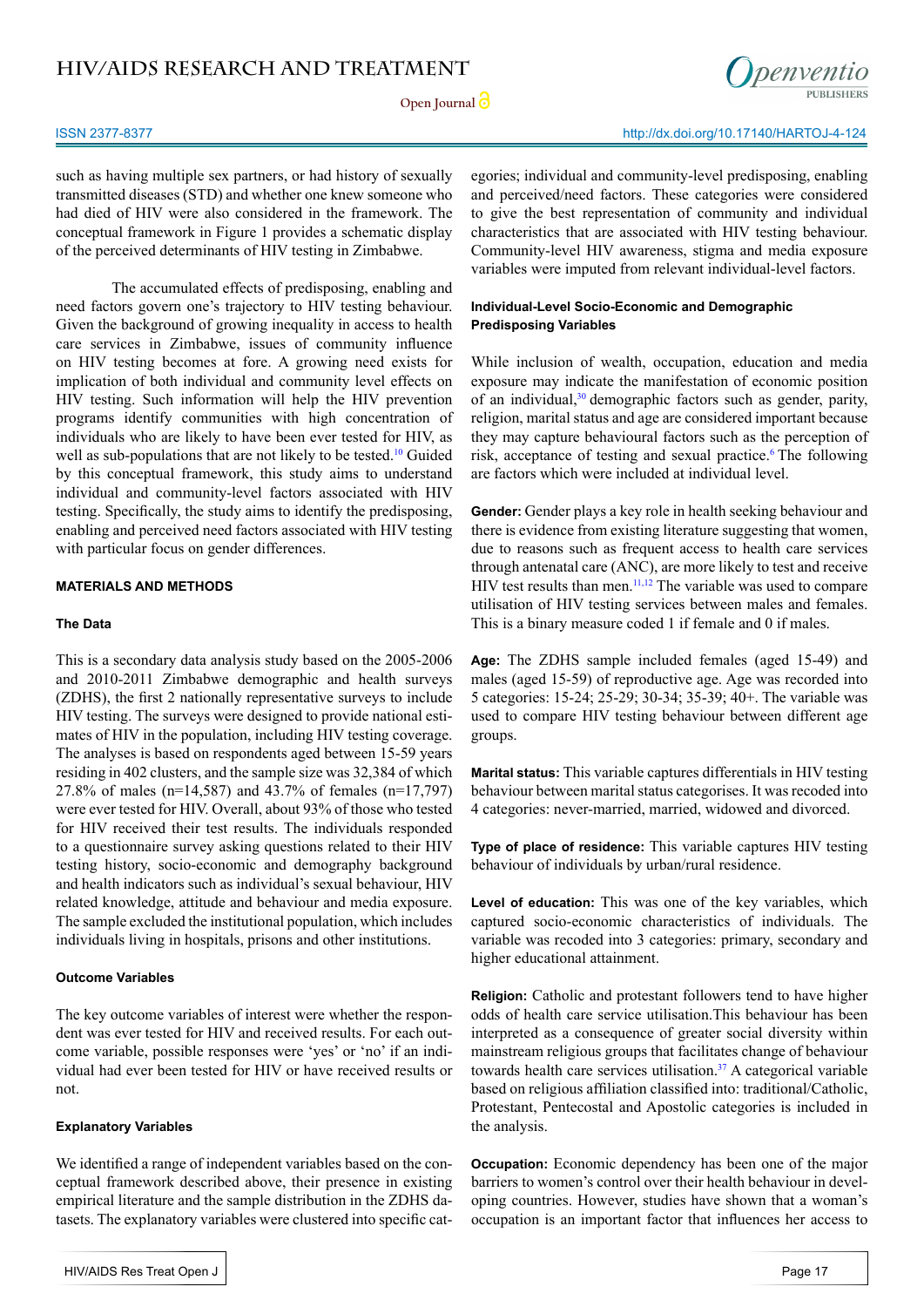**Open Journal**



ISSN 2377-8377 http://dx.doi.org/10.17140/HARTOJ-4-124

health care services. This is due to the fact that women who are working and earning money will have greater autonomy and control over financial resources, and thus they are more able to pay for health care services.<sup>[16](#page-15-2)</sup> A categorical variable based on occupation is also included in the analysis.

#### **Enabling Factors**

Another explanatory domain in the conceptual framework relates to enabling factors. These are factors which promote or inhibit use of HIV testing services and they include enabling resources and environmental factors.

**Household wealth:** This variable was used as a measure of economic well-being. The index was constructed by DHS using principal component analysis to assign indicator weights based on household ownership of assets. This was a key variable of interest, and five wealth quintiles (poorest, poorer, middle, richer, and richest) were used in analysing the relationship between wealth and HIV testing behaviours.

**Media exposure:** This variable captures how individuals' exposure to media was associated with their HIV testing behaviour. Exposure to HIV/AIDS information through mass media may lead to high levels of awareness, which may in turn influence self-assessed risk of HIV infection and the need to test for HIV.<sup>[14](#page-15-8)</sup> This variable was measured by 3 items relating to frequency of watching television, reading newspapers and listening to radio. An additive scale was imputed and classified into 3 level categorical variables: low, medium and high.

**AIDS awareness:** (1) AIDS awareness was derived from eight HIV related questions which consists of prevention and misconceptions about transmission. AIDS awareness index, was classified into 3 categories: low: if participants answered 3 or less questions correctly; medium: if answered up to 5 questions correctly; and high: if answered 6-8 questions correctly.

**HIV related stigma:** This referred to the respondent's attitude towards HIV developed from 4 questions of HIV related stigma, namely; 'If the respondent would buy vegetables from a vendor with HIV', 'can care for relative with HIV', 'would want an HIV-positive teacher to continue teaching', and 'would want others to know if a family member became infected with HIV'. The variable was classified into 3 categories: low: if not experienced any of the stigma indicators, medium: if experienced 1-2 of the stigma indicators and high stigma: if experienced 3-4 stigma indicators.

**Observed stigma:** Like in Sambisa,<sup>26</sup> this study uses this variable to assess individual's attitude towards people living with HIV. People act upon what they see happening around them.<sup>[23](#page-15-5)</sup> People may have been discouraged from being tested for HIV if they observed people living with HIV being discriminated against in their communities or families. In a study by the Government of Zimbabwe, $38$  a significantly number of people living with HIV

reported that they had been forced to change residency or denied accommodation. We therefore, constructed observed 'stigma variable' from the following set of prompt items; whether participant knows someone suspected to have HIV/AIDS who has been denied health services, knows someone suspected to have HIV/AIDS who has been denied involvement in social events and knows someone suspected to have HIV who has been verbally abused. For the observed stigma variable, the additive scale was split into two categories: yes (1 or more) or no (0)

**Disclosure and confidentiality:** Not much attention has been given to HIV status disclosure and confidentiality dynamics within private and public places. People do not worry about how to disclose their HIV sero-status only, but they also worry about how their health information is shared.<sup>39</sup> Mashuba and Hemalata<sup>[37](#page-16-2)</sup> pointed out that people living with HIV may have to disclose their HIV status to their family members, health care workers, employers, religious leaders, counsellors and community members. The disclosure and issues with how health information is going to be shared if results come out positive can act as a barrier to access to HIV testing services. Disclosure and confidentiality concern was a variable measured by a single item; 'would want others to know if a family member became infected with HIV and coded 'yes' if someone reported that they would want others to know if a family member became infected, and 'no' if they didn't want others to know.

#### **HIV and risky sexual behaviour variables**

Finally the perceived need factors were considered. The conceptual framework suggests that for someone to take an action on his/her health there must be a perceived risk and a need to do so[.31](#page-15-15) Here the perceived need factors are operationalized by whether someone feels he/she is at risk HIV infection because of their history of STI, multiple sex practice or knowing someone who died of HIV. Literature suggests that people get tested for HIV following the Illness or death of people they know.<sup>[39](#page-16-4)</sup> Each perceived need variable was coded 'yes or no'.

**Condom used in the last sex encounter:** This is a binary variable. Those who had not used condom takes the value of 0, and those who have used take the value of 1.

**Multiple sex partners:** This also is a binary variable, which takes the value of zero if an individual did not have sex or had sex with only one partner and takes the value of one if an individual had sex with more than one sex partner in the last 12 months preceding the survey.

**History of Sexually Transmitted Infection (STI):** This is a binary variable. Those who have never had STI take the value of 0, and those who have ever had STI takes the value of 1.

#### **Methods of Analysis**

A two-level logistic regression model for binary response was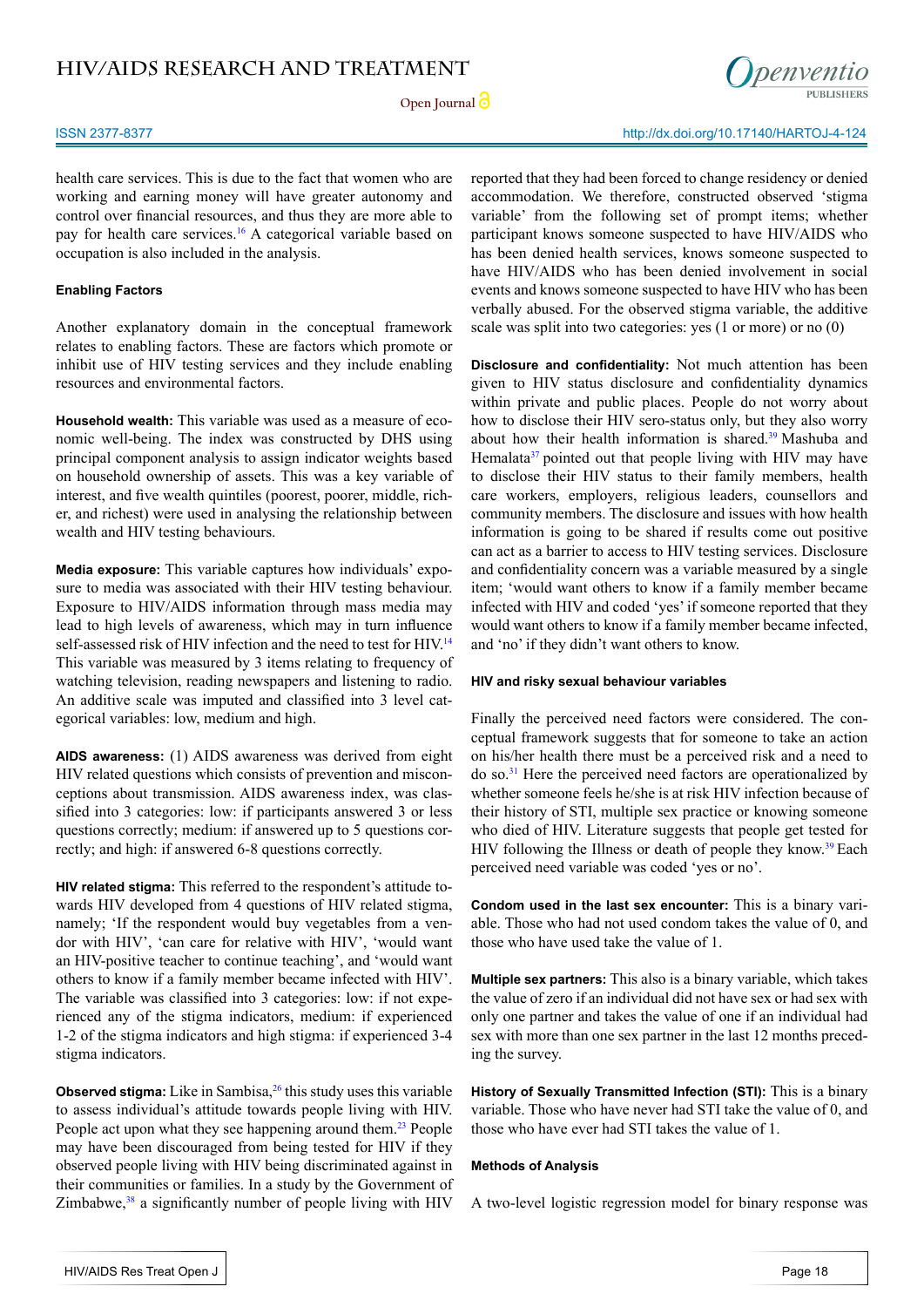

employed. Individuals who responded to the questionnaire were considered as level-1. Other studies which investigated multilevel determinants of HIV testing behaviour considered household[7](#page-14-6) and couples[,12](#page-15-0) as levels of analysis. This study did not consider household as a level of analysis because the average number of individuals in a household who have been ever tested for HIV as contained in the dataset was too small to be considered as a level of analysis. The study did not also consider couples; this was premised on the fact that never married people are less likely to be tested for HIV than married, divorced or widowed people.<sup>[14,25](#page-15-8)</sup> Therefore, in this study of the determinants of HIV testing, level-2 of analysis was represented by a cluster, which is defined as a community.

#### **Multilevel Logistic Models**

We recognize that communities may share similar socio-economic and demographic characteristics, resources and experiences<sup>7</sup> and it is therefore, reasonable to assume that residents of one community maybe more similar to each other with respect of their HIV testing behaviour. With such background knowledge, it can be argued that variations in HIV testing in Zimbabwe may not have been as a result of individual characteristics alone, but of the effects of community effects in which they live as whole.<sup>10[,30](#page-15-14)</sup> For that reason, this study used 2 level logistic regression models to investigate the community and individual level factors that influence HIV testing behaviour. The basic form of 2 level random intercepts logistic regression model used can be expressed as:

$$
Logit(\pi_{ij}) = Log \left[\pi_{ij}/(1-\pi_{ij})\right] = \beta_0 + \beta X'_{ij} + u_{0j}
$$
  
Var  $u_{(0j)} = \sigma_{u0}^2$ 

Where( $\pi$ <sub>ii</sub>) is the probability of having ever been tested for HIV for an individual i, in the j<sup>th</sup> community.  $β_0$  is the regression intercept,  $X^{\prime}$  is the vector of covariates defined at individual or community level; β is the associated vector of usual regression parameter estimates, and is shared by all communities, while the random effect  $u_{0j}$  is specific to community<sub>j</sub>.

Before including any explanatory variables in the models, it was crucial to know how much between communities variations were there in the propensity to test for HIV. To assess this, we look at the estimated value of  $\sigma_{u0}^2$ , which is the variance of the  $u_{\alpha}$  terms. We use a threshold model approach which measures proportions at group level:

$$
\rho = \sigma_U^2/(\sigma_U^2 + \sigma_\varepsilon^2)
$$

Where  $\sigma_{U}^{2}$  is the total variance at community level, and  $\sigma_{\varepsilon}^2$  is the total variance at individual level. For the multilevel logistic regression model, the level-1 residuals are assumed to have a standard logistic distribution with mean zero and variance  $\sigma_{\varepsilon}^2 = \pi^2 / 3$  where  $\pi$  is the constant 3.14159. Thus,  $\rho = \sigma_U^2/3$  $\sigma_{\rm U}^{2+3.29.40}$  $\sigma_{\rm U}^{2+3.29.40}$  $\sigma_{\rm U}^{2+3.29.40}$ 

#### **Modelling Approaches**

Since our analysis is based on hierarchical data given the ZDHS multi-stage sampling design, it is necessary to use techniques that consider the possible dependence of individuals clustered in the community[.40](#page-16-5) Conventional regression analysis techniques assume that individual observations are independent from one another. If this assumption is violated, estimates of the regression coefficients can be biased and standard errors may be underestimated. Multilevel regression techniques make it possible to take into account the possible dependence of the outcome variable between people in the same community.[40](#page-16-5) Four models were fitted in the analysis. Model 0 was an empty model with year of survey as the only co-variate. This was fitted to decompose the total variance between individual and community level. Background demographic and socio-economic factors were then added in Model 1. The next model (Model 2) was composed of background demographic/socio-economic factors and HIV and risky sexual behaviour; enabling and need factors. The final model (Model 3) took account of community factors.

Measures of fixed effects, that is the effects of individual-level and community-level determinants of HIV testing were reported in terms of odds ratios, whilst the measures of variation (random effects) were expressed in terms of intra-class correlation coefficient (ICC). The estimation procedure was based on quasi-likelihood methods, starting with the default procedure 1<sup>st</sup> order marginalized quasi-likelihood methods (MQL) and extending to  $2<sup>nd</sup>$  order penalized quasi likelihood (PQL). The  $2<sup>nd</sup>$ order estimation was preferred because it is an improved ap-proximation procedure.<sup>[41](#page-16-6)</sup>

#### **RESULTS**

#### **Descriptive and Bivariate Analysis**

Cross-tabulation analysis, including chi-square tests were undertaken to assess the distribution of individuals who were ever tested for HIV by predisposing, enabling and need factors.Relevant means or proportions were imputed for community-level variables. The proportions of individuals who were ever tested for HIV and received their results are presented in Table 1, based on 2005-2006 and 2010-2011 ZDHS.

#### **Percentage Distribution of Individuals Ever Tested for HIV and those Who Received the Results**

Table 1 presents the proportion of individuals who ever tested for HIV; and the proportion that received results among those who were ever tested for HIV in the 2005-2006 and 2010- 2011 surveys. The coverage of HIV testing was significantly higher for females (26%) *versus* males: (18 %), (*p*<0.005) in the 2005-2006 survey. By 2010-2011 the coverage of HIV testing increased for both males and females to 62 % for females: *versus* males: 38% (*p*<0.005). Among those who ever tested for HIV, 89% of males and 85% of females received results in the 2005/2006 survey; these percentages increased to 93% for males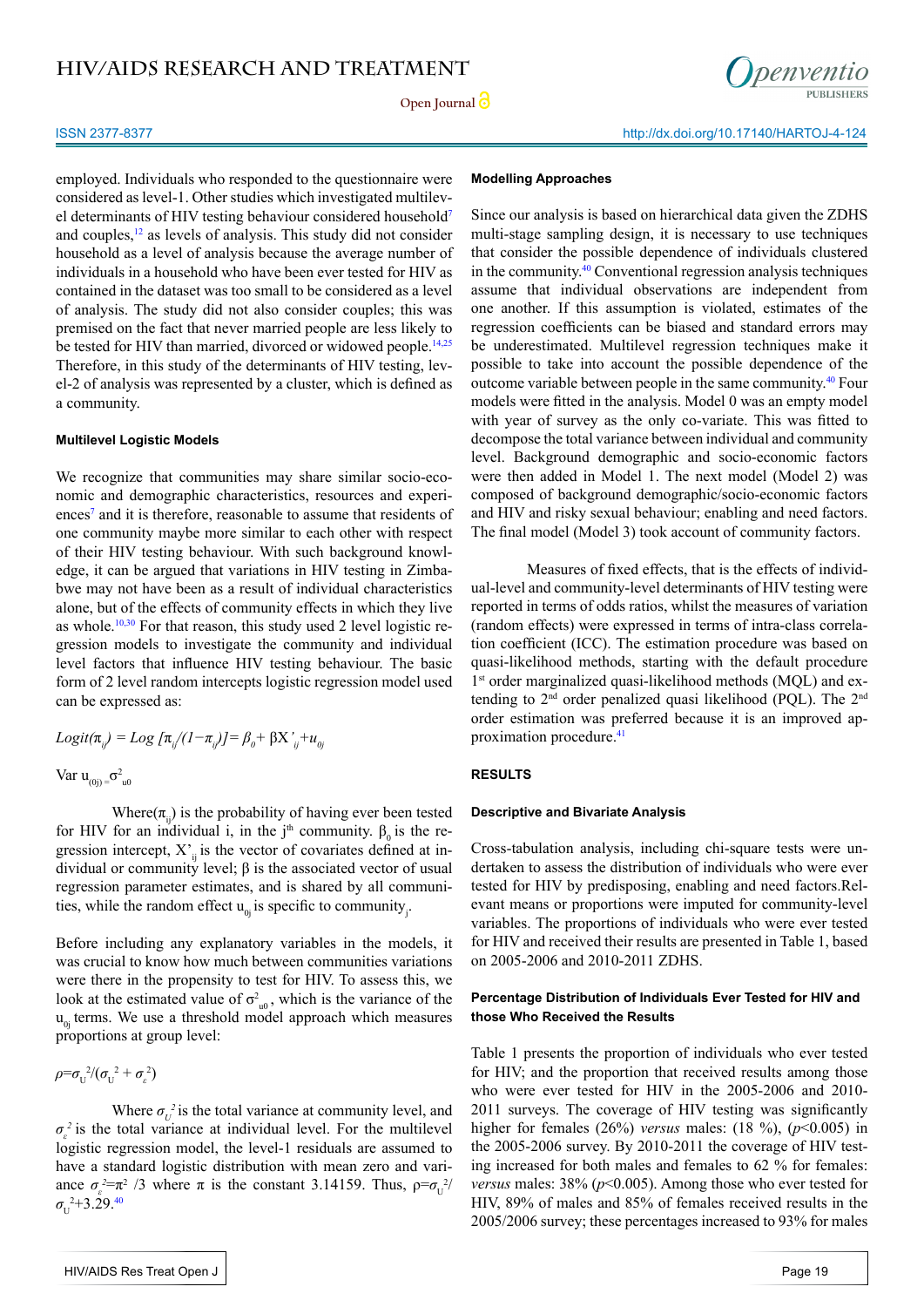#### ISSN 2377-8377 http://dx.doi.org/10.17140/HARTOJ-4-124

| <b>Table 1:</b> Trends in HIV Testing Coverage and Receipt of Results.        |            |                  |            |                  |  |  |
|-------------------------------------------------------------------------------|------------|------------------|------------|------------------|--|--|
| Proportion who have ever been tested for HIV                                  |            |                  |            |                  |  |  |
| Survey year                                                                   |            | Males            | Females    |                  |  |  |
|                                                                               | Weighted % | Unweighted cases | Weighted % | Unweighted cases |  |  |
| 2005-6                                                                        | 17.7       | 7107             | 25.7       | 8849             |  |  |
| 2010-11                                                                       | 37.6       | 7480             | 61.5       | 8948             |  |  |
| All                                                                           | 27.9       | 14587            | 43.7       | 17797            |  |  |
| Proportion who received results among those who have ever been tested for HIV |            |                  |            |                  |  |  |
| Survey year                                                                   |            | Males            | Females    |                  |  |  |
|                                                                               | Weighted % | Unweighted cases | Weighted % | Unweighted cases |  |  |
| 2005-6                                                                        | 88.6       | 1258             | 85.1       | 2274             |  |  |
| 2010-11                                                                       | 92.8       | 2812             | 96.4       | 5503             |  |  |
| All                                                                           | 91.5       | 4070             | 93.1       | 7777             |  |  |

and 96% for females in the 2010-2011 survey.

### **Distribution of HIV Testing by Background Characteristics**

A bivariate analysis was used to assess the association between each independent variable set out in the framework and the study outcomes. The Chi-square tests showed association between key variables and HIV testing, but not with receipts of HIV test results. The sample size of those who did not receive results after HIV test was too low to allow for a meaningful multivariate multilevel logistic regression analysis. Therefore, the determinants of receipts of HIV test results were excluded from further analysis. Given that over 90% of those who tested for HIV collected their results,<sup>2</sup> policies needs to focus mainly at increasing uptake of HIV testing in Zimbabwe.

The results in Table 2 indicated that there was an association between HIV testing and the following factors: age, place of residence, marital status, educational attainment, occupation, household wealth, exposure to media, and HIV awareness. The highest proportion (58%) was observed among females in the age group (25-29); compared to males (38%) in same age group. For both males and females, HIV testing coverage was lowest among individuals below the age of 20 years, followed by those aged 40 years and above. Because of disparities in socio-economic development between urban and rural areas, place of residence was also a key factor in determining access to HIV testing services. A higher proportion of people who ever tested for HIV were from urban than rural areas for both males and females. With respect to marital status, for females, the highest coverage of HIV testing was observed among those who were married (52%), whilst for men it was among those who were widowed (41%). As we expected, HIV testing coverage increased by educational attainment. For example only 19% of males and 36% of females with primary education ever tested for HIV, compared to 53% and 65% males and females with higher educational attainment, respectively.

#### **Distribution of HIV Testing by Enabling and Need Factors**

Table 3 shows differentials in HIV testing based on enabling and

need factors, including household wealth, media exposure, HIV/ AIDS awareness, observed stigma, and HIV test results disclosure concern. The proportion of individuals who were ever tested for HIV was higher among those from wealthier households. For example, 21% of males from poorest households *versus* 39% from richest household reported ever being tested for HIV. Whilst, HIV testing was higher among individuals who reported having higher media exposure or HIV awareness, it was lower among those who reported having observed HIV stigma and those with HIV disclosure concerns.

Individuals who engage in multiple sexual partnerships, have history of (STI), and do use condoms or those who knew someone who had died of HIV may consider themselves to be at a high risk of HIV infection. Therefore, they may perceive themselves as having a need to test for HIV[.12](#page-15-0) In our sample, a higher proportion of individuals (35% of males and 57% of females) who mentioned that they have a history of STI had been tested for HIV than those who did not have a history of STI (28% of males and 43% of females). Furthermore, a higher proportion who reported having used condoms in the last sexual intercourse had been tested for HIV compared with individuals who did not use condoms (e.g. 62% *versus* 42% for females). For both males and females, those who reported having multiple sexual partners and those who knew someone who died of HIV were less likely to report having been tested for HIV than their counterparts without multiple partners or who did not know anyone who had died of HIV/AIDS, contrary to expectation.

The results from bivariate analysis suggested a significant association between variables considered in the framework. However, given that bivariate associations can be influenced by confounding factors, a multivariate analysis that simultaneously takes into account these effects was used to accurately establish the independent predictors of HIV testing behaviour.<sup>[42](#page-16-7)</sup>

#### **Multivariate Multilevel Analyses**

Multivariate analyses here start with combining the data for males and females across the 2 surveys to assess gender differ-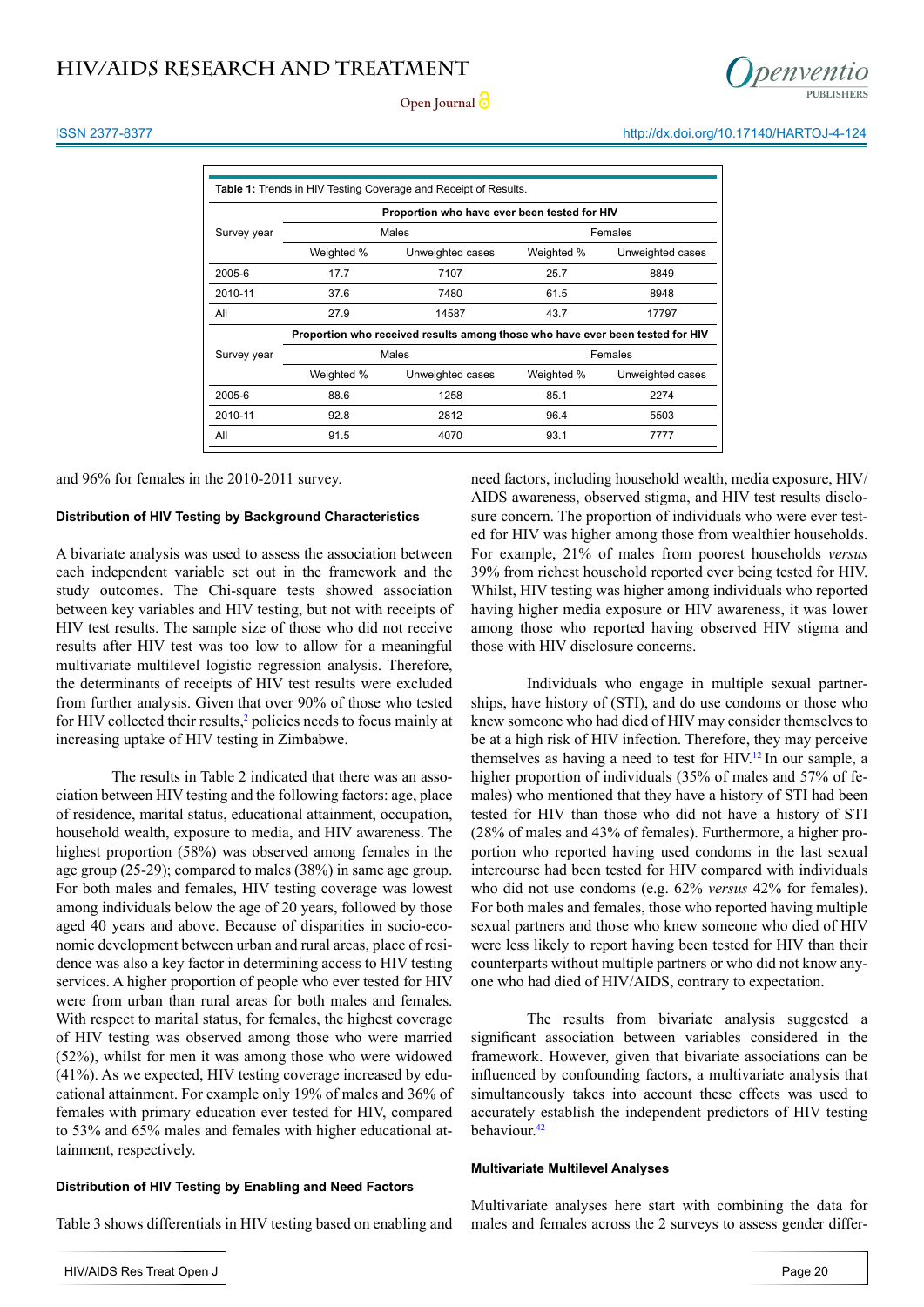



#### ISSN 2377-8377 http://dx.doi.org/10.17140/HARTOJ-4-124

| Table 2: Distribution of HIV Testing by Background Socio-Economic and Demographic Characteristics. |                                                                   |      |         |            |                                |         |                                  |
|----------------------------------------------------------------------------------------------------|-------------------------------------------------------------------|------|---------|------------|--------------------------------|---------|----------------------------------|
|                                                                                                    | Proportion ever been tested for HIV by background characteristics |      |         |            |                                |         |                                  |
| <b>Background characteristics</b>                                                                  | <b>Males</b><br>Weighted %<br>N                                   |      | p-value | Weighted % | <b>Females</b><br>N<br>p-value |         | <b>All Cases</b><br>(unweighted) |
| Age groups*                                                                                        |                                                                   |      | < 0.05  |            |                                | < 0.05  |                                  |
| 15-24                                                                                              | 16.7                                                              | 6533 |         | 35.4       | 7717                           |         | 14250                            |
| 25-29                                                                                              | 37.7                                                              | 2218 |         | 57.9       | 3089                           |         | 5307                             |
| 30-34                                                                                              | 36.3                                                              | 1838 |         | 51.6       | 2470                           |         | 4308                             |
| 35-39                                                                                              | 37.1                                                              | 1462 |         | 48.0       | 1859                           |         | 5321                             |
| $40+$                                                                                              | 34.6                                                              | 2536 |         | 36.5       | 2660                           |         | 5196                             |
| Residence*                                                                                         |                                                                   |      | < .005  |            |                                | < 0.005 |                                  |
| Urban                                                                                              | 34.6                                                              | 4992 |         | 47.9       | 6571                           |         | 11563                            |
| Rural                                                                                              | 24.4                                                              | 9595 |         | 41.3       | 11224                          |         | 20819                            |
| Marital status*                                                                                    |                                                                   |      | < 0.05  |            |                                | < 0.05  |                                  |
| Never married                                                                                      | 17.7                                                              | 6724 |         | 22.9       | 4695                           |         | 11419                            |
| Married                                                                                            | 36.7                                                              | 7154 |         | 51.9       | 10529                          |         | 17683                            |
| Widowed                                                                                            | 41.1                                                              | 180  |         | 46.5       | 1231                           |         | 1411                             |
| Divorced                                                                                           | 34.2                                                              | 529  |         | 49.1       | 1340                           |         | 1869                             |
| <b>Education level *</b>                                                                           |                                                                   |      | < 0.05  |            |                                | < 0.05  |                                  |
| Primary                                                                                            | 18.8                                                              | 4176 |         | 35.5       | 6065                           |         | 10241                            |
| Secondary                                                                                          | 29.6                                                              | 9523 |         | 46.9       | 11083                          |         | 20606                            |
| Higher                                                                                             | 52.8                                                              | 888  |         | 64.5       | 647                            |         | 1535                             |
| Religion*                                                                                          |                                                                   |      | < 0.05  |            |                                | < 0.05  |                                  |
| Roman catholic                                                                                     | 26.9                                                              | 6837 |         | 42.2       | 4754                           |         | 11591                            |
| Protestant                                                                                         | 29.4                                                              | 2202 |         | 41.3       | 3734                           |         | 5936                             |
| Pentecostal                                                                                        | 33.6                                                              | 1944 |         | 47.2       | 3343                           |         | 5287                             |
| Apostolic sect                                                                                     | 25.8                                                              | 3604 |         | 44.4       | 5964                           |         | 9568                             |
| Occupation*                                                                                        |                                                                   |      | < 0.05  |            |                                | < 0.05  |                                  |
| Unemployed                                                                                         | 18.5                                                              | 4634 |         | 40.7       | 10278                          |         | 14912                            |
| Professional                                                                                       | 52.1                                                              | 1056 |         | 72.6       | 1796                           |         | 2852                             |
| Manual work                                                                                        | 46.0                                                              | 2121 |         | 70.8       | 729                            |         | 2850                             |
| Agriculture                                                                                        | 36.4                                                              | 1842 |         | 58.6       | 1218                           |         | 3060                             |

ences. Although, the association patterns observed in bivariate analysis were relatively consistent with gender, it is reasonable to recognise that the determinants of HIV testing among males and females are likely to be different.<sup>[9](#page-14-7)</sup> For this reason, multivariate analysis is presented separately for males and females to explore the differences in predictors of HIV testing by gender. Results for the combined sample are given in Annexure, while tables 4 and 5 present estimates for females and males respectively. There is evidence of a significant gender disparity in HIV testing, with females being about twice as likely to be tested (average OR=1.8) as compared to males of similar characteristics (See Annexure).

#### **The Determinants of HIV testing among females**

Table 4 presents the odds ratios (ORs) associated with HIV testing for females. With all variables excluded, the results show

females were 5.4 times more likely to have been HIV tested in 2010/2011 than in 2005/2006 survey. When all predisposing variables were included in Model 1, the odds of HIV testing substantially increased to 6.9. Females from rural areas were 36% less likely to test for HIV than those from urban areas. As females grow older, they have a tendency to avoid HIV testing. For example, females aged between 30-34 years and those who were 40 years and above were 31% and 65 % less likely than young individuals aged 15-24 years to test for HIV, respectively. Married females were 2.1 times while those who were widowed and divorced were 2.4 and 1.8 times more likely to test for HIV compared with those who never married. Also females who were professionals and those with manual jobs had 1.4 times higher odds of HIV testing than those who were unemployed. Again, the likelihood of HIV uptake increased significantly with birth order. For instance, birth order 2 was associated with 5.4 times higher odds of HIV testing than birth order 0. Furthermore, in-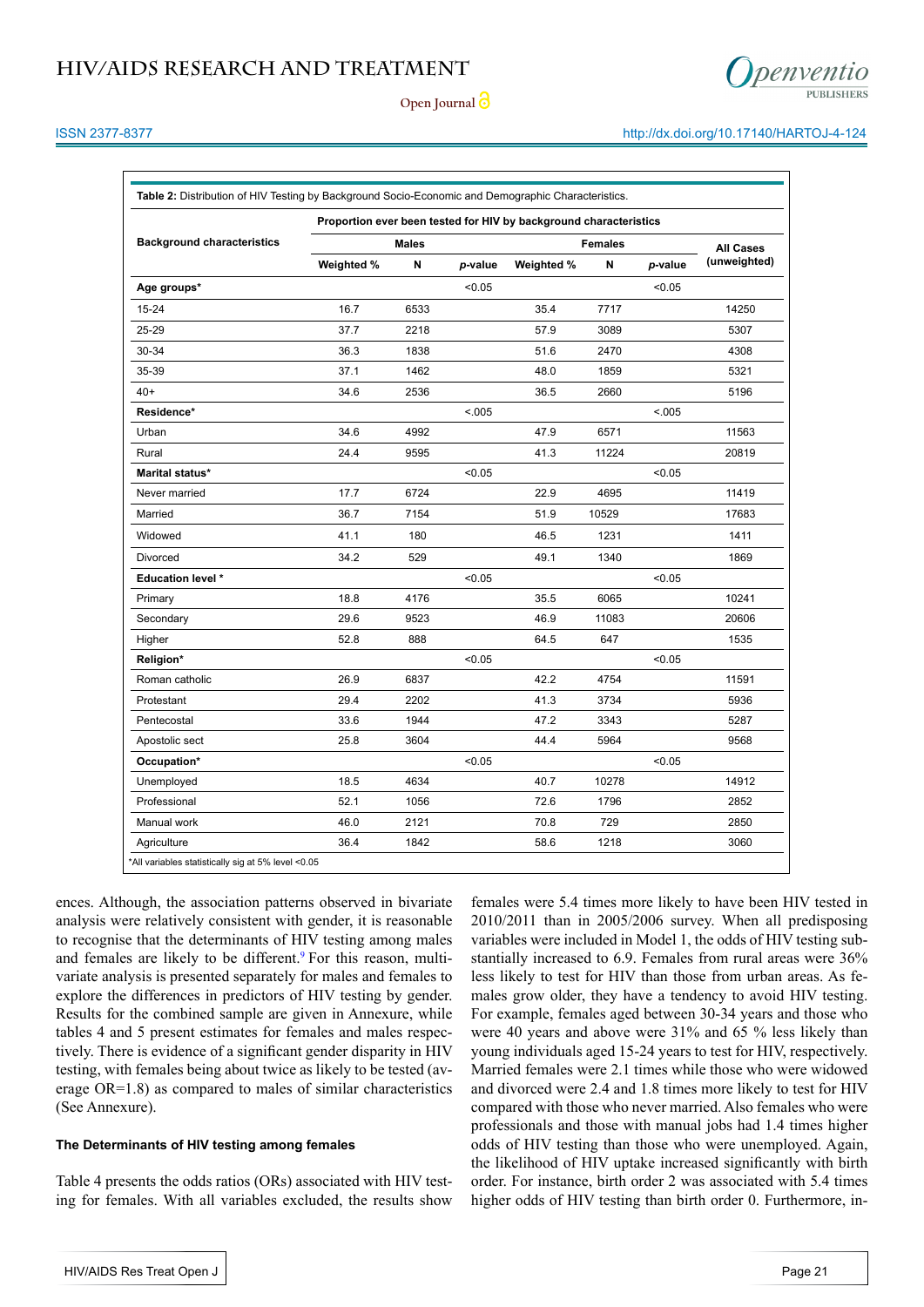

**Open Journal**

#### ISSN 2377-8377 http://dx.doi.org/10.17140/HARTOJ-4-124

| Variable                            | Proportion ever been tested for HIV by enabling and need factors<br>Males |       |         |            |       | <b>Females</b> |           |  |
|-------------------------------------|---------------------------------------------------------------------------|-------|---------|------------|-------|----------------|-----------|--|
|                                     | Weighted %                                                                | Ν     | p-value | Weighted % | N     | p-value        | All cases |  |
| Wealth *                            |                                                                           |       | < 0.05  |            |       | < 0.05         |           |  |
| Poorest                             | 20.7                                                                      | 2513  |         | 38.1       | 3227  |                | 5740      |  |
| Poorer                              | 21.3                                                                      | 2638  |         | 39.6       | 3143  |                | 5781      |  |
| Middle                              | 24.3                                                                      | 2712  |         | 42.9       | 3165  |                | 5877      |  |
| Richer                              | 30.1                                                                      | 3475  |         | 48.6       | 3925  |                | 7400      |  |
| Richest                             | 39.1                                                                      | 3249  |         | 46.9       | 4335  |                | 7584      |  |
| Media exposure*                     |                                                                           |       | < 0.05  |            |       | < 0.05         |           |  |
| Low                                 | 24.3                                                                      | 9446  |         | 44.1       | 12396 |                | 22742     |  |
| Medium                              | 37.8                                                                      | 3245  |         | 48.2       | 2662  |                | 5907      |  |
| High                                | 28.7                                                                      | 1877  |         | 34.4       | 1804  |                | 3681      |  |
| HIV awareness*                      |                                                                           |       | < 0.05  |            |       | < 0.05         |           |  |
| Low                                 | 19.2                                                                      | 661   |         | 23.8       | 1117  |                | 1778      |  |
| Medium                              | 33.8                                                                      | 7694  |         | 51.6       | 10174 |                | 17868     |  |
| High                                | 21.6                                                                      | 6232  |         | 34.7       | 6504  |                | 12736     |  |
| Observed stigma*                    |                                                                           |       | < 0.05  |            |       | < 0.05         |           |  |
| No                                  | 16.5                                                                      | 5148  |         | 47.3       | 14782 |                | 19930     |  |
| Yes                                 | 22.4                                                                      | 9439  |         | 30.6       | 3013  |                | 12452     |  |
| Disclosure concern*                 |                                                                           |       | < 0.05  |            |       | < 0.05         |           |  |
| No                                  | 28.7                                                                      | 8226  |         | 44.3       | 9982  |                | 18208     |  |
| Yes                                 | 26.9                                                                      | 6361  |         | 42.9       | 7813  |                | 14174     |  |
| <b>Need/risk perception factors</b> |                                                                           |       |         |            |       |                |           |  |
| History of STI*                     |                                                                           |       | < 0.05  |            |       | < 0.05         |           |  |
| No                                  | 27.7                                                                      | 14204 |         | 43.3       | 17248 |                | 31452     |  |
| Yes                                 | 35.2                                                                      | 383   |         | 57.2       | 547   |                | 930       |  |
| Condom use*                         |                                                                           |       | < 0.05  |            |       | < 0.05         |           |  |
| No                                  | 36.0                                                                      | 12057 |         | 42.1       | 16374 |                | 28431     |  |
| Yes                                 | 37.1                                                                      | 2530  |         | 62.4       | 1421  |                | 3951      |  |
| Multiple sexual partners*           |                                                                           |       | < 0.05  |            |       | < 0.05         |           |  |
| No                                  | 31.2                                                                      | 7501  |         | 47.4       | 11698 |                | 19199     |  |
| Yes                                 | 24.5                                                                      | 6576  |         | 36.7       | 5931  |                | 12507     |  |
| Know someone died of HIV*           |                                                                           |       | < 0.05  |            |       | < 0.05         |           |  |
| No                                  | 29.9                                                                      | 11089 |         | 47.3       | 14313 |                | 25402     |  |
| Yes                                 | 21.7                                                                      | 3490  |         | 30.7       | 3261  |                | 6751      |  |

dividuals with secondary or higher educational attainment were found to be 1.8 and 3.6 times more likely to have been tested for HIV compared with those with primary or no educational attainment. Compared with empty model 0, the inclusion of individual level variables in Model 1 increased the intra-community correlation to 6.8%, with approximately 21.4% of proportional change in variance unexplained.

Model 2 controlled for the enabling, perceived and need factors. The results showed that, although slightly reduced, the background characteristic factors remained significantly associated with HIV testing when enabling, perceived and need factors were controlled for. However, controlling for model 2 factors substantially explained the effect of place of residence such that place of residence was no longer significantly associated with HIV testing for females. Enabling factors such as wealth, media exposure and HIV awareness were found to be associated with HIV testing for females. Being wealthier was associated with increased odds of HIV testing. For instance, females in the richest quintile households were 1.3 times more likely to test for HIV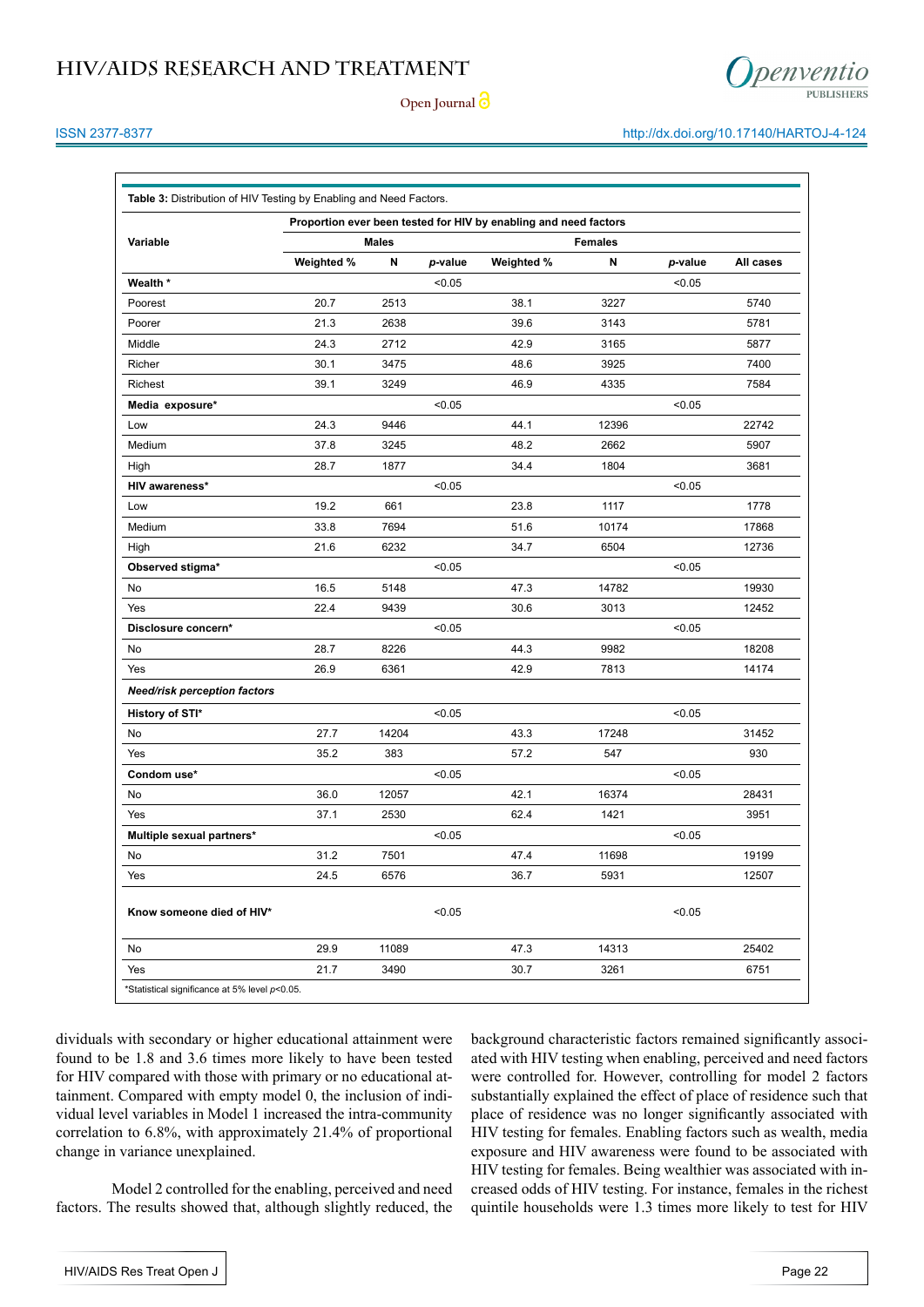

**Open Journal**

### ISSN 2377-8377 http://dx.doi.org/10.17140/HARTOJ-4-124

| <b>Parameters</b>                   | Model 1            | Model 2            | Model 3           |
|-------------------------------------|--------------------|--------------------|-------------------|
| Survey (2005-6)                     |                    |                    |                   |
| 2010-11                             | 5.39 [4.83-6.02]*  | 6.89 [6.08-7.79]*  | 6.91 [6.11-7.82]* |
| Residence (urban)                   |                    |                    |                   |
| Rural                               | 0.74 [0.67-0.83]*  | 0.96 [0.82-1.11]   | 1.08 [0.91-1.29]  |
| Age groups (15-24)                  |                    |                    |                   |
| 25-29                               | 1.02 [0.91-1.14]   | $0.93$ [0.83-1.05] | $0.93$ [0.3-1.05] |
| 30-34                               | 0.69 [0.61-0.79]*  | 0.62 [0.54-0.71]*  | 0.62 [0.54-0.71]* |
| 35-39                               | 0.51 [0.44-0.59]*  | 0.46 [0.39-0.53]*  | 0.46 [0.39-0.53]* |
| $40+$                               | 0.35 [0.30-0.40]*  | 0.31 [0.27-0.36]*  | 0.31 [0.26-0.36]* |
| Marital status (never married)      |                    |                    |                   |
| Married                             | 2.12 [1.85-2.43]*  | 2.23 [1.94-2.57]*  | 2.23 [1.94-2.57]* |
| Widowed                             | 2.43 [2.00-2.95]*  | 2.40 [1.97-2.92]*  | 2.39 [1.97-2.91]* |
| <b>Divorced</b>                     | 1.76 [1.47-2.11]*  | 1.71 [1.45-2.10]*  | 1.74 [1.45-2.09]* |
| Occupation(unemployed)              |                    |                    |                   |
| Professional                        | 1.41 [1.24-1.63]*  | 1.34 [1.17-1.54]*  | 1.34 [1.17-1.54]* |
| Manual work                         | 1.41 [1.17-1.70]*  | 1.36 [1.12-1.64]*  | 1.34 [1.11-1.63]* |
| Agriculture                         | 1.03 [0.88-1.19]   | 0.98 [0.84-1.15]   | 0.98 [0.84-1.14]  |
| Religion (Catholic)                 |                    |                    |                   |
| Protestant                          | 1.10 [0.99-1.22]   | 1.05 [0.94-1.17]   | 1.04 [0.94-1.17]  |
| Pentecostal                         | 1.08 [0.97-1.21]   | 1.05 [0.94-1.17]   | 1.04 [0.93-1.17]  |
| Apostolic                           | 0.93 [0.85-1.02]   | 0.96 [0.87-1.06]   | 0.96 [0.87-1.05]  |
| Education (primary)                 |                    |                    |                   |
| Secondary                           | 1.78 [1.63-1.94]*  | 1.56 [1.43-1.71]*  | 1.55 [1.42-1.70]* |
| Higher                              | 3.60 [2.91-4.44]*  | 2.79 [2.24-3.47]*  | 2.78 [2.24-3.46]* |
| Enabling and perceived/need factors |                    |                    |                   |
| Wealth (poorest)                    |                    |                    |                   |
| Poorer                              |                    | 1.05 [0.93-1.19]   | 1.03 [0.91-1.17]  |
| Middle                              |                    | 1.20 [1.06-1.37]*  | 1.14 [0.99-1.31]  |
| Richer                              |                    | 1.24 [1.07-1.45]*  | 1.15 [0.97-1.36]  |
| Richest                             |                    | 1.27 [1.05-1.53]*  | 1.16 [0.95-1.42]  |
| Media exposure (low)                |                    |                    |                   |
| Medium                              |                    | 1.21 [1.09-1.35]*  | 1.21 [1.09-1.34]* |
| High                                |                    | 1.67 [1.42-1.97]*  | 1.67 [1.42-1.97]* |
| HIV/AIDS Awareness(low)             |                    |                    |                   |
| Medium                              |                    | 1.59 [1.31-1.93]*  | 1.59 1.31-1.93]*  |
| High                                |                    | 2.04 [1.72-2.43]*  | 2.04 [1.71-2.43]* |
| Observed AIDS stigma(no)            |                    |                    |                   |
| Yes                                 |                    | 1.07 [0.90-1.27]   | 1.06 [0.90-1.26]  |
| HIV disclosure concern(no)          |                    |                    |                   |
| Yes                                 |                    | 0.82 [0.74-0.90]*  | 0.81 [0.74-0.89]* |
| Knows someone died with Aids(no)    |                    |                    |                   |
| Yes                                 |                    | 1.23 [1.08-1.41]*  | 1.23 [1.08-1.41]* |
| History of STI (no)                 |                    |                    |                   |
| Yes                                 |                    | 1.55 [1.27-1.89]*  | 1.55 [1.27-1.90]* |
| <b>Community factors</b>            |                    |                    |                   |
| Poverty $-$ gm                      |                    |                    | 0.73 [0.56-0.94]* |
| Random Variance (SE)                | $0.239(0.025)^{*}$ | $0.22(0.024)$ *    | $0.218(0.024)$ *  |
| $(VPC)=ICC(\%)$                     | 6.8                | 6.3                | 6.2               |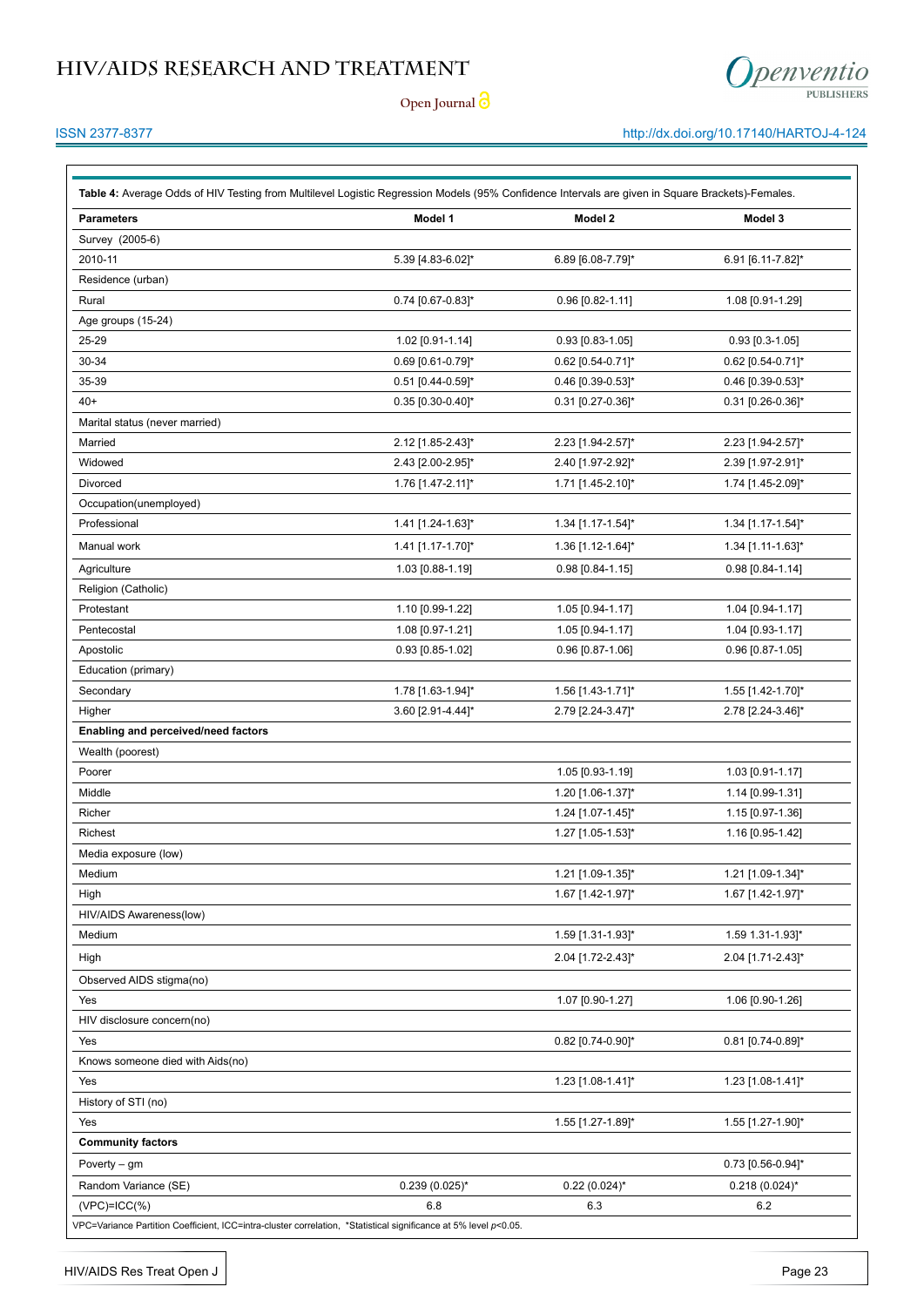

than those from the poorest households. Similarly, those with higher levels of media exposure and HIV awareness had higher odds of HIV testing compared with their counterparts with lower levels of media exposure or HIV AIDS awareness. The results relating to perceived and need factors suggest that having disclosure concerns was associated with reduced odds of being tested for HIV by 18% compared with females with no disclosure concerns. On the other hand, having a history of STIs and knowing someone who died of HIV was associated with increased odds of HIV testing. The results provide no evidence of a relationship between HIV testing and observed stigma among females.

In the final model (Model 3), poverty in the community was the only community-level variable found to be significantly associated with HIV testing for females. Living in a community with a high proportion of individuals living in poverty was associated with reduced odds of HIV testing.The estimates for household wealth diminished after we controlled for community poverty such that household wealth was no longer significantly associated with HIV testing.

The results of the variance components model (i.e the empty model) and other models in Table 4 suggest that most of the variation in HIV testing for females was at the individual level. However, there were also some variation at the community level as indicated by the significant random variance in reporting of ever being tested for HIV across communities. As shown by the variance partition coefficient (VPC), the ICC was estimated at about 6-7%, even after controlling for individual and community level factors in Table 4. Thus, about 6% of the total unexplained variation in HIV testing could be attributed to unobserved community-level effects with the remaining 94% of unexplained variation attributable to individual–level factors.

#### **The Determinants of HIV testing among males**

The results for males (Table 5) slightly differed from those for females. As with females, the odds of HIV testing for males were higher in 2010/2011 than in 2005/2006, but the odds of HIV testing for males were lower by 3.03 points compared with the odds for females between the same periods (OR=5.60) females *versus* OR=2.57 males). This suggests that the increase in uptake of HIV testing was greater for women than men. In comparison with female's estimates, some results for males also differ when we controlled for background characteristics. It is noticeable that males residing in rural areas were about 1.2 times more likely than those from urban areas to have ever been tested for HIV. This finding differs with that of female which suggested that rural residence was associated with lower odds of HIV testing than urban residence. Results also revealed that being older is associated with lower odds of HIV testing for females, but not for males. Being married was associated with reduced odds of HIV testing by 32% for males, while being widowed was associated with increased odds by 47% compared to being never married. Unlike females, being a manual worker or working in agricultural sector was associated with increased

Also differing from females, the odds of being tested for HIV was 21% higher for individuals belonging to Pentecostal church and 16% lower for those belonging to Apostolic faith, compared with those from Roman catholic church for males, but not for females. Education was found to be positively associated with HIV testing, with those with higher educational attainment exhibiting increased odds of HIV testing for both males and females.

Model 2 controlled for enabling, perceived and need factors. Comparing female and male, both wealth and media exposure were found to be associated with HIV testing. Like for females, being wealthier and having exposure to media were associated with increased odds of HIV testing for males. Similarly, males exposed to media messages were more likely than their counterparts with less media exposure to have tested for HIV. Among perceived and need factors that were associated with HIV testing were condom use, knowing someone who died of HIV and history of STI. The results suggest that those who did use condoms in their last sex encounter were 1.6 times more likely to have been tested for HIV than those who did not use condoms. Meanwhile, those who reported knowing someone who died of AIDS and those with a history of STI were 1.3 and 1.7 times more likely to test for HIV than their counterparts who did not know of anyone who had died of AIDS or had no history of STI. Circumcised males were about 1.3 times more likely to have been tested than those not circumcised. In the final model 3, the results showed that living in a community with a high proportion of individuals with stigma was associated with reduced odds of HIV testing. Other community level factors such as poverty and media exposure were not associated with HIV testing for males. Controlling for community-level stigma in Model 3 considerably reduced the estimates for place of residence such that rural residence was no longer significant for males.

The results for different models in Table 5 showed that most of the variation in HIV testing for males was at the individual level, but there were also some variation at community level as indicated by significant community-level random variance. The VPC (i.e., the ICC was estimated at about 2.5%, which was the proportion of total unexplained variability in HIV testing that could be attributed to unobserved community level effects. This implies that most (i.e., about 97.5%) of the unexplained variation in HIV testing was attributable to unobserved individuallevel factors.

#### **DISCUSSION, CONCLUSION AND RECOMMENDATION**

### **Key Findings**

The main objectives of this study were to identity individual and community-level factors associated with HIV testing in Zimbabwe, and establish gender disparities. Overall the results show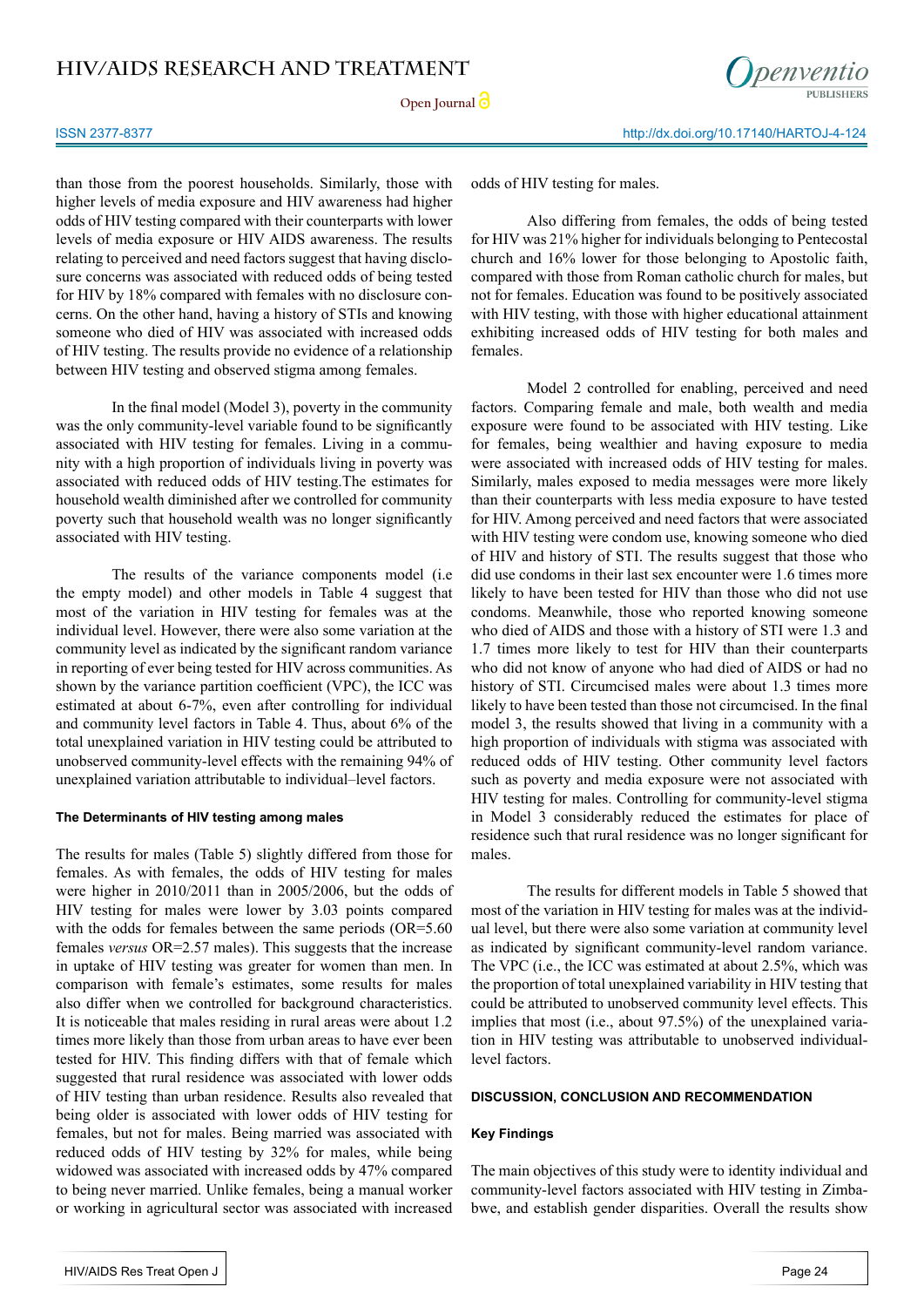

**Open Journal**

### ISSN 2377-8377 http://dx.doi.org/10.17140/HARTOJ-4-124

| <b>Parameters</b>                   | Model 1            | Model 2             | Model 3             |
|-------------------------------------|--------------------|---------------------|---------------------|
| Survey (2005-6)                     |                    |                     |                     |
| 2010-11                             | 2.57 [2.28-2.91]*  | 2.92 [2.53-3.37]*   | 3.04 [2.63-3.53]*   |
| Residence (urban)                   |                    |                     |                     |
| Rural                               | 1.16 [1.01-1.33]*  | 1.17 [1.02-1.34]*   | 1.13 [0.99-1.30]    |
| Age groups (15-24)                  |                    |                     |                     |
| 25-29                               | 0.30 [0.24-0.38]*  | 0.37 [0.29-0.48]*   | 0.37 [0.29-0.48]*   |
| 30-34                               | 1.04 [0.85-1.27]   | 1.04 [0.85-1.27]    | 1.04 [0.85-1.27]    |
| 35-39                               | 0.93 [0.76-1.14]   | $0.93$ [0.76-1.14]  | 0.93 [0.76-1.14]    |
| $40+$                               | $0.94$ [0.76-1.15] | $0.94$ [0.76-1.16]  | $0.94$ [0.76-1.15]  |
| Marital status (never married)      |                    |                     |                     |
| Married                             | 0.68 [0.59-0.77]*  | $0.68$ [0.59-0.77]* | 0.57 [0.49-0.68]*   |
| Widowed                             | 1.47 [1.06-2.03]*  | 1.47 [1.06-2.03]*   | 1.23 [0.87-1.74]    |
| Divorced                            | 1.00 [0.82-1.22]   | 1.00 [0.82-1.22]    | 0.77 [0.62-0.96]*   |
| Occupation(unemployed)              |                    |                     |                     |
| Professional                        | 1.18 [1.00-1.39]   | 1.17 [0.98-1.38]    | 1.16 [0.98-1.38]    |
| Manual work                         | 1.37 [1.20-1.58]*  | 1.35 [1.17-1.55]*   | 1.35 [1.18-1.55]*   |
| Agriculture                         | 1.20 [1.03-1.39]*  | 1.18 [1.02-1.37]*   | 1.20 [1.03-1.40]*   |
| Religion (Catholic)                 |                    |                     |                     |
| Protestant                          | 1.21 [1.05-1.40]*  | 1.25 [1.09-1.45]*   | 1.26 [1.09-1.45]*   |
| Pentecostal                         | 0.96 [0.84-1.09]   | 0.99 [0.87-1.12]    | 0.99 [0.87-1.13]    |
| Apostolic                           | 0.84 [0.74-0.95]*  | 0.85 [0.75-0.96]*   | 0.85 [0.75-0.96]*   |
| Education (primary)                 |                    |                     |                     |
| Secondary                           | 1.89 [1.29-2.76]*  | 1.82 [1.24-2.66]*   | 1.88 [1.28-2.75]*   |
| Higher                              | 3.03 [2.01-4.57]*  | 2.90 [1.92-4.37]*   | 3.00 [1.98-4.54]*   |
| Enabling and perceived/need factors |                    |                     |                     |
| Wealth (poorest)                    |                    |                     |                     |
| Poorer                              |                    | 1.01 [0.88-1.18]    | 1.02 [0.88-1.19]    |
| Middle                              |                    | 1.16 [1.01-1.35]*   | 1.18 [1.02-1.36]*   |
| Richer                              |                    | 1.25 [1.06-1.47]*   | 1.26 [1.07-1.49]*   |
| <b>Richest</b>                      |                    | 1.62 [1.34-1.96]*   | 1.65 [1.36-2.00]*   |
| Media exposure (low)                |                    |                     |                     |
| Medium                              |                    | 1.12 [1.01-1.25]*   | 1.12 [1.01-1.25]*   |
| High                                |                    | 1.53 [1.35-1.73]*   | 1.54 [1.36-1.74]*   |
| Condom used (no)                    |                    |                     |                     |
| Yes                                 |                    | 1.63 [1.43-1.86]*   | 1.63 [1043-1.86]*   |
| Knows someone died of Aids(no)      |                    |                     |                     |
| Yes                                 |                    | 1.26 [1.11-1.43]*   | 1.26 [1.11-1.44]*   |
| History of STI (no)                 |                    | 1.46 [1.15-1.85]*   | 1.45 [1.14-1.84]*   |
| Yes<br><b>Community factors</b>     |                    |                     |                     |
| Stigma –gm                          |                    |                     | $0.55$ [0.34-0.87]* |
| Random effects                      |                    |                     |                     |
| Variance (SE)                       | $0.082(0.019)^{*}$ | $0.084(0.019)^{*}$  | $0.083(0.019)^{*}$  |
| (VPC)=ICC(%)                        | 2.4                | 2.5                 | 2.5                 |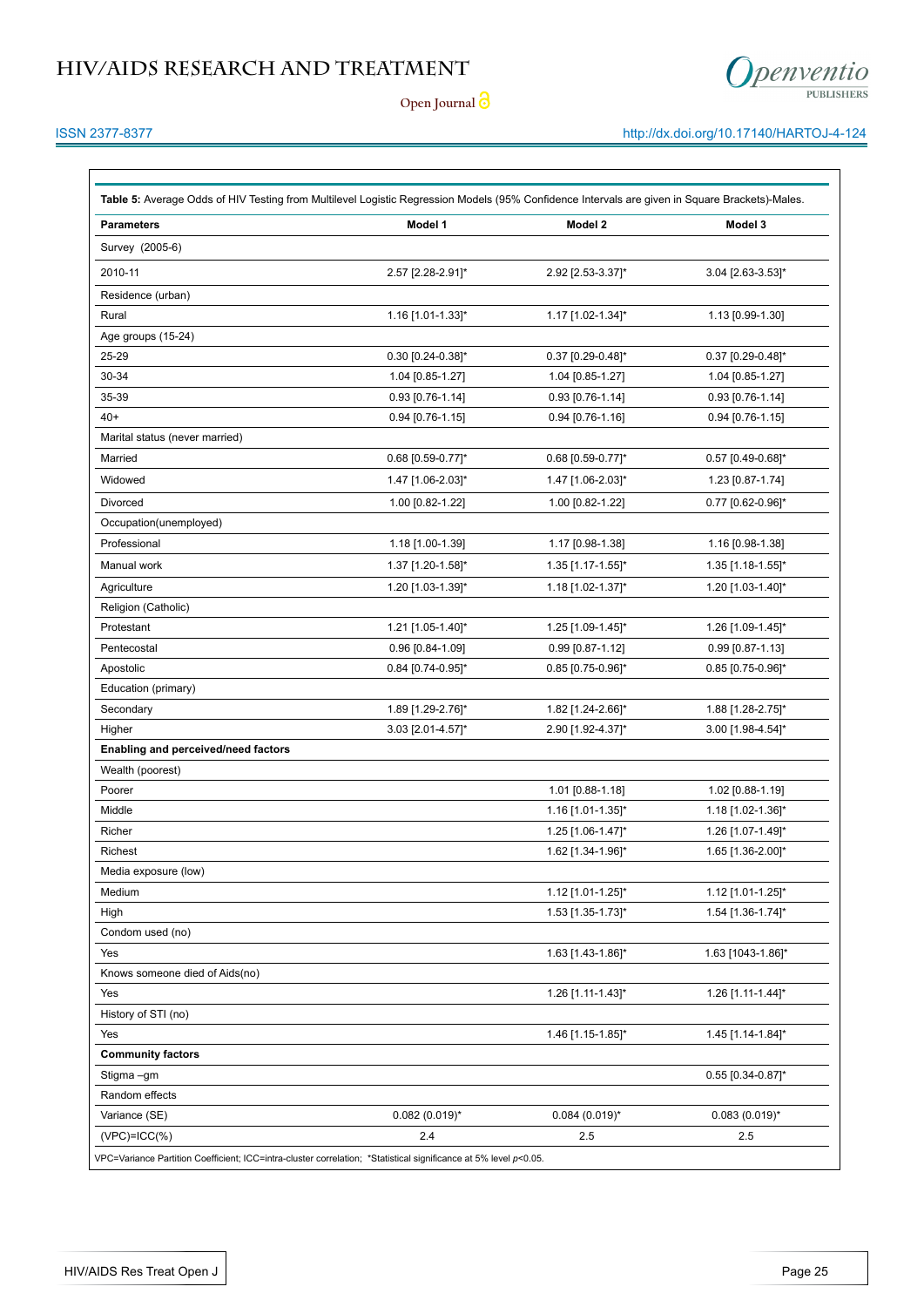#### ISSN 2377-8377 http://dx.doi.org/10.17140/HARTOJ-4-124

that, HIV testing is improving as indicated by higher odds in 2010/2011 than in 2005/2006 surveys. This finding applies to both males and females, but the main difference lies in the degree females were more influenced to test for HIV in the 2010/2011 survey. This may be that most of females have been responding to calls for HIV testing during maternal health care services than males. Although, males have not been a focal target for HIV testing during antenatal care, recent initiatives have encouraged men to accompany their partners to health facility for HIV testing during pregnancy.

The two objectives were addressed by applying multilevel logistic regression models to separate samples by gender to identify and compare individual and community-level determinants of HIV testing among women and men. Measures of individual-level predisposing factors (i.e gender, age, educational attainment, marital status, household wealth, media exposure) showed significant associations with HIV testing. As expected, higher odds of having been tested for HIV were observed among females than males. Several studies conducted outside Zimbabwe, reported similar results to those found here with reference to differences in HIV testing between sexes. For example, a study conducted by Weiser et al<sup>[14](#page-15-8)</sup> in Botswana and Mitchel et al<sup>[7](#page-14-6)</sup> in ten Southern African countries are comparable to the results found here, showing a significantly higher uptake of HIV testing for females than males. This may be explained as follows: First, it is possible that women with little control over their sexual activities of their partners and more vulnerable to infection by their partners, may have perceived themselves to be at a high risk of HIV infection and consequently this may have acted as a cue for HIV testing.<sup>[31](#page-15-15)</sup> The second explanation could be the fact that females are more likely to be exposed than man to health care services through maternal health care.<sup>16,30,43</sup> As such, the disparity may have been as a result of success of the increased testing uptake during antenatal care.

The person's age was found to be a significant predictor of health care service utilisation.The effect of age on HIV testing behaviour observed was consistent with other studies; although the study by Weiser<sup>14</sup> suggested that coverage of HIV testing begins to increase after 40 years. This study found lower odds of HIV testing among individuals over 30 years for females and those between the ages of 25-29 for males. This could be that older adults may have already experienced feeling of isolation due to illness or loss of someone they know who died of HIV.<sup>[35](#page-16-8)</sup> Having an HIV diagnosis may increase that sense of isolation. Older people may also face unique issues such as being widowed or divorced and are dating again, but they may have less knowledge of HIV and are less likely to protect themselves than younger people. Although studies have shown that older people visit health care services more frequently than younger people, they are less likely than younger people to discuss their sexual health with the doctors, who in turn may be less likely to ask older people about these issues. Older women who are less worried about getting pregnant may have less of a perceived need for HIV testing since they will not pass HIV to unborn babies.<sup>[44](#page-16-9)</sup>

We did not find evidence of lower uptake of HIV testing among males over 30 years of age. Further, studies are needed to examine why being older for males was not associated with HIV testing.

We found that being married, divorced and widowed were associated with higher odds of HIV testing than being never married for females, but not for males. The finding that these females are more likely to test for HIV than those who never married has also been noted in previous studies.<sup>[10,14,16](#page-14-9)</sup>This pattern is likely to relate to the fact that never married females perceive themselves to be at lower risk of HIV; thus see no need to test for HIV.<sup>[23,45](#page-15-5)</sup> It may also be that those married or divorced may have had an opportunity for HIV testing during marriage and as partner involvement during ANC visit.<sup>[46](#page-16-10)</sup> This study did not come to the same conclusion with other studies in regards to HIV testing for males based on marital status. $8,16$  The study found that married and divorced males were less likely to have been tested compared to those who were never married. This could indicate that married and divorced males may be relying on proxy testing if their partners were ever tested for HIV during antenatal care[.47](#page-16-11)

Several studies have found significantly higher odds of HIV testing among individuals with higher educational attainment than those with primary education.<sup>8,14,16</sup> The results presented here further confirm that the odds of having been tested for HIV were significantly higher among individuals with secondary or higher educational attainment. This finding applies to both males and females, but the main difference lies in the degree to which males were influenced by education. Disparities in HIV testing by education may be caused by differences in awareness of the importance of testing, access to testing centres and riskier sexual behaviour.<sup>[21](#page-15-18)</sup> People with higher education may have better access to health care services generally, and particularly more uptake of antenatal care among females with higher education.<sup>48</sup>

Wealth may make it easy to afford payment of transport to go to testing centres consultation fees since health care services are paid for in Zimbabwe.<sup>49</sup> The results observed here show increased odds of having been tested for HIV among the wealthier than the poorer for males, and no association between wealth and HIV testing for females after controlling for community wealth/poverty. This finding is consistent with previous studies from similar settings in Sub-Saharan African coun-tries<sup>[12,16](#page-15-0)</sup> which found level of HIV testing increasing with wealth for males. Several hypotheses may explain this outcome. Firstly, HIV prevalence has been found to be positively correlated with socio-economic status in many sub-Saharan African countries.<sup>50</sup> Thus, individuals (particularly males) who are wealthy may perceive themselves more at risk, and therefore have a higher recourse to HIV testing compared to the poor.<sup>16</sup> Another explanation could be that HIV testing promotion and programmes are failing to reach the most deprived populations.<sup>[23](#page-15-5)</sup> Thirdly, the adverse living conditions associated with low socio-economic status may itself constitute a barrier to access to HIV testing,<sup>5</sup>

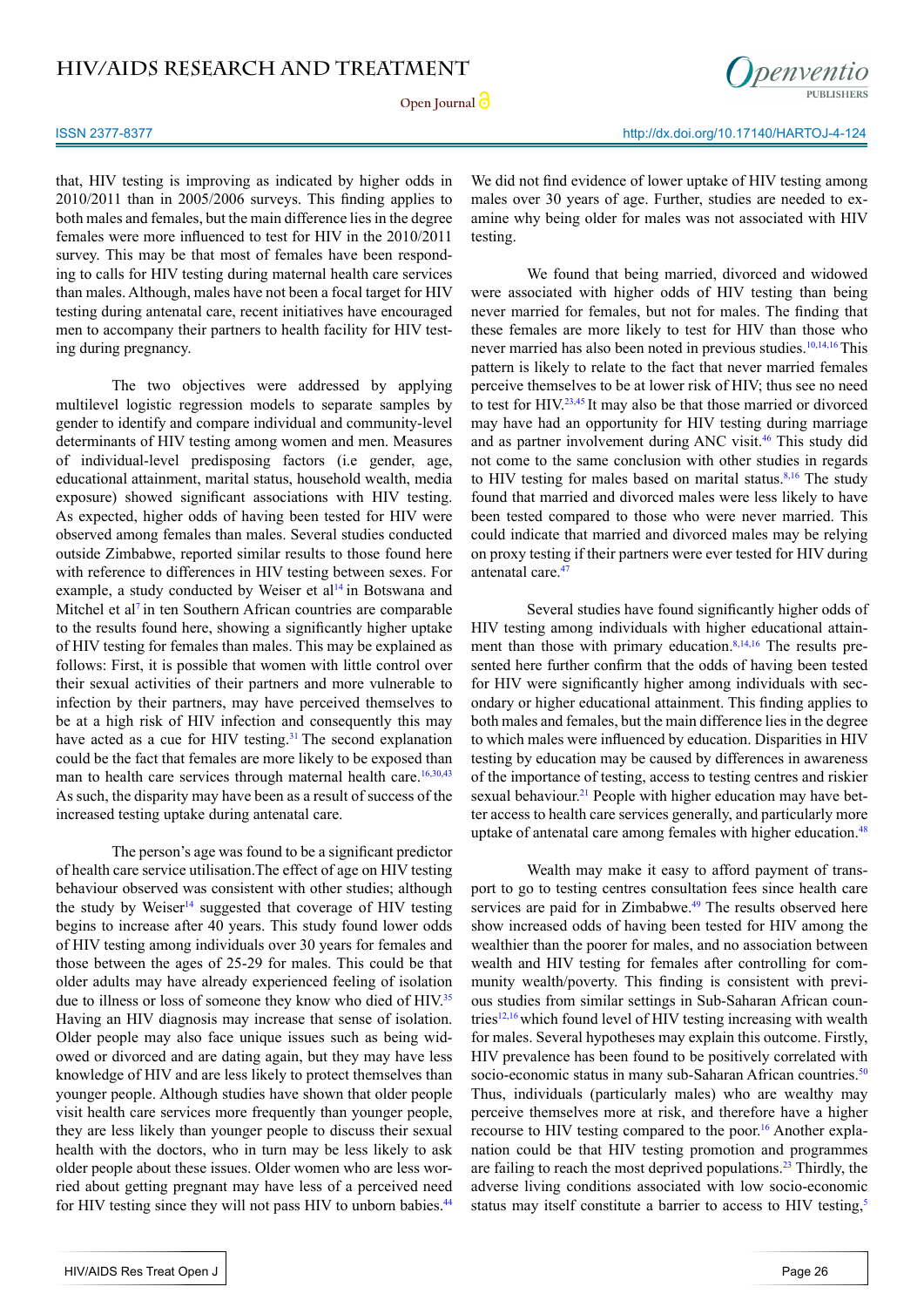

#### ISSN 2377-8377 http://dx.doi.org/10.17140/HARTOJ-4-124

and that the wealthier may have the opportunity to access health service easily and to choose a health service which they are comfortable with. The fact that household wealth is more important for males, while community wealth is more important for females may suggest that most of males are economically empowered and have more resources enabling them to access healthcare services than females, while females rely on public health care which is cheaper or free in Zimbabwe.

Exposure to messages about HIV testing and counselling or campaigns about condom use or abstinence can be an im-portant factor in motivating individuals to adopt HIV testing.<sup>[14](#page-15-8)</sup> Several studies have found positive associations between HIV testing and higher media exposure.<sup>[7,10,11](#page-14-6)</sup> This study found similar results and suggests that being exposed to media (i.e listening to radio daily, watching and reading newspapers frequently) increased the odds of having been tested for HIV for both males and females. This might reflect the fact that individuals who are exposed to mass media may have the opportunity to learn the benefits of HIV testing, where and how HIV counselling and testing is given, and this subsequently improve their awareness towards HIV related knowledge and stigma.

Females who were exposed to HIV stigma and HIV awareness were also more likely to have been tested than those who were not. The possible reason could be those who had better knowledge or comprehensive knowledge about HIV/ AIDS are more likely to know how HIV/AIDS is transmitted, the prevention mechanism and the benefit of HIV testing.<sup>[51](#page-16-15)</sup> The positive association between exposures to stigma could be as a result of success of HIV awareness programs aimed at reducing stigma in the communities. There is no evidence suggesting an association between HIV testing and HIV stigma and awareness for males.

The association between most of the sexual behaviour factors and HIV testing conform to what might be expected. For both males and females, the odds of having been tested for HIV were higher among individuals, who used condom during their last sexual contact, and those who had multiple sex partners. Several studies have found that people are more likely to be tested if they have risky sexual behaviours, such as having multiple sex partners and inconsistent condom use.<sup>[20,](#page-15-19)[48,50](#page-16-12)</sup> In regards to HIV knowledge and awareness, the highest estimates for HIV testing coverage are observed among individuals with medium to higher HIV/AIDS awareness, echoing the results found in the previous studies. $7,13$ 

At community level, community poverty, HIV-related stigma and media exposure were found to be associated with HIV testing. Community level risky sexual behaviour and HIV awareness were not associated with HIV testing, consistent with findings from previous studies.<sup>12,18,25</sup> In the general population, it was living in the communities with higher proportions of individuals with HIV-related stigma and media exposure that were associated with HIV testing. Living in a community with higher levels of media exposure was positively associated

with HIV testing. Meanwhile, the results suggest that living in communities with proportion of individuals with higher HIVrelated stigma was negatively associated with HIV testing in the general population. Similarly, the results showed that males living in communities with higher levels of stigmatisation were less likely to have reported ever testing for HIV. An explanation of this behaviour could be that men may be reluctant to know their HIV status if they feel that doing so they become defined in the community as ill or weak, or feel that they can be denied opportunities such as employment.<sup>34</sup> Living in a community with high levels of poverty was associated with reduced HIV testing for females, but not for males. Overall, there is no evidence of an association between HIV testing and other community level factors (i.e community education and risky sexual behaviour).

Finally, the analysis focused on ascertaining the intracommunity correlation to obtain a clear picture of betweencommunity variation in HIV testing. The study found significant community variations in HIV testing, partly attributed to the individual level factors. As shown in tables 4 and 5, the random part showed that about 6-7% of the total variation in HIV testing among females (and 2-3% for males) in Zimbabwe was attributed to differences across the communities. The results were fairly consistent with the literature where the proportion of total variation in HIV testing attributed to community level factors ranged from  $4\%$  to  $15\%$ .<sup>8,12</sup> As in other countries, the community level variation obtained supports the theory that some differences in health outcomes are attributed to the community characteristics in which the individuals live.<sup>8[,30](#page-15-14)</sup> The study sheds light beyond the contribution of individual characteristics to the determinants of HIV testing in Zimbabwe.

#### **STUDY LIMITATIONS**

The data used in this study came from two nationally representative surveys with household and individual response rates of 98% and 97% respectively.<sup>[2](#page-14-1)</sup> The missing data was lower than 5%, thus not likely to have affected the estimates in the study. However, the data had some weakness which might have affected the results. Firstly, the study did not control for the availability of HIV health care services at community level. The ZDHS does not provide data to distinguish whether the number of people having an HIV test is limited by the availability of testing services or whether the testing services were underutilised and why. There is a possibility that inclusion of factors regarding health care services would have helped to explain some of the variance in the model. While knowing one's own HIV status is a proxy for person's having received counselling, the indicator does not provide the quality of the counselling services. In countries like Zimbabwe, where scaling up of HIV testing services is happening; population-based surveys conducted every few years will not capture annual progress. The information in the survey was self-reported, so to some extent under-reporting of socially unacceptable behaviours and attitudes (such as stigma) and over reporting of socially desirable behaviours were likely. In Zimbabwe, HIV testing has been heavily promoted as a responsible thing to do, so it is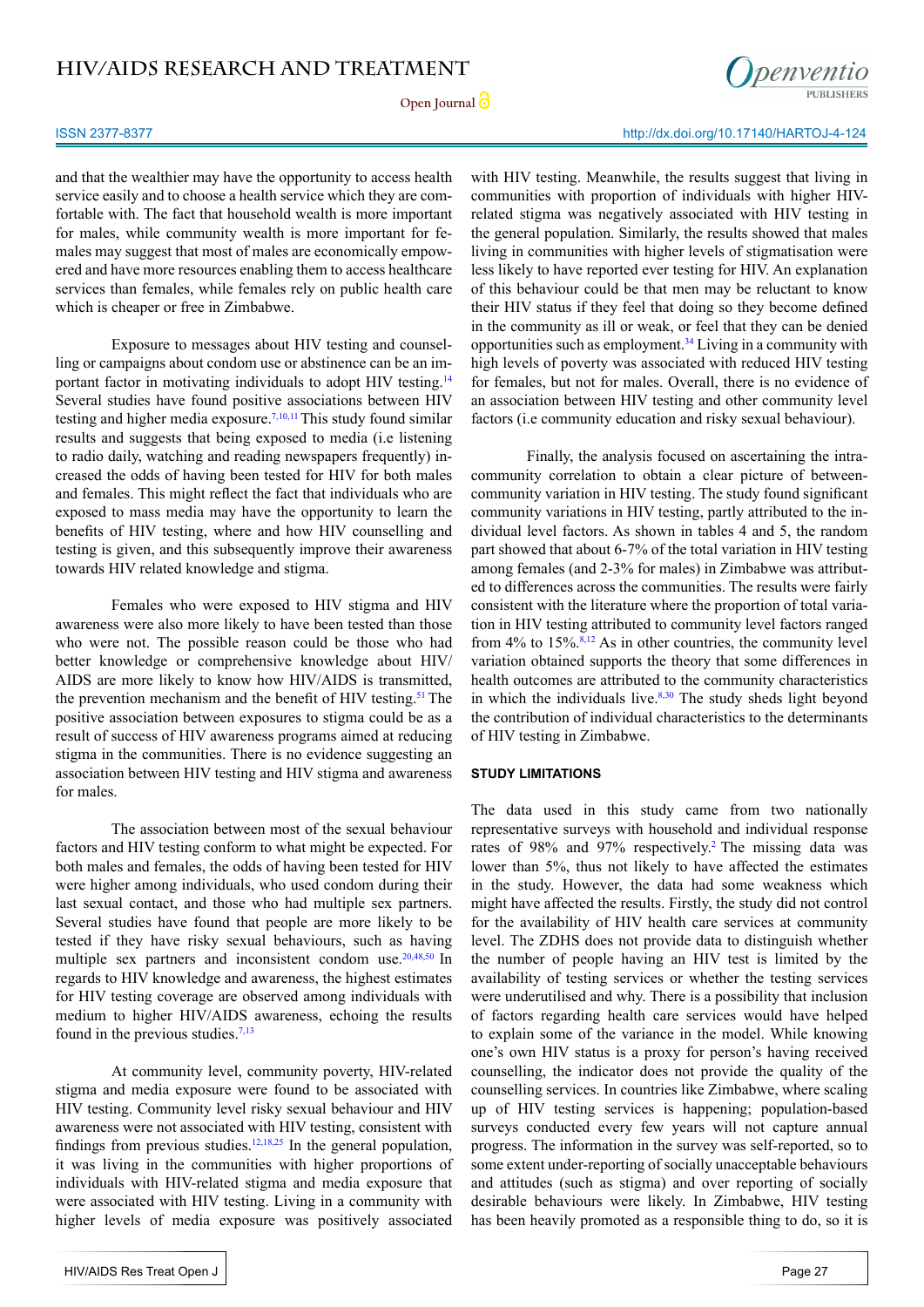Open **Journal** 



possible that some people may say they have been tested when in fact they were not. Another limitation was that the HIV testing and risk measures did not include assessments of time since the behaviours occurred, not allowing this study to examine whether people who were recently tested or who recently engaged in risk sexual behaviour differed from practising these behaviours less or more recently. Although, variables for females domain such as 'problems of getting money, permission and transport to go to a health care centre are related to HIV testing behaviour, it would be a mistake to use them to make a general claim about their relative importance using variables available in ZDHS because most of these questions were not completed by the respondents. Otherwise the representation of the whole county is a major strength of this study as it allows generalization of findings for the country as a whole, for both genders.

#### **CONCLUSION AND WAY FORWARD**

Overall the multilevel results showed little variations in HIV testing across communities in Zimbabwe. The variations were mainly explained by individual level variables such as background characteristics rather than enabling, perceived need factors that were included in the models for both sexes. At community level, variables found to be contributing to the variations in HIV testing differed by gender. It was found that community poverty was negatively associated with HIV testing for females, while community stigma was important for males. Controlling for community level factors did not have much effect on community variation in HIV testing. Therefore, policies should focus on predisposing and enabling factors in order to improve HIV testing in Zimbabwe. For males' household wealth and HIV factors such as risky sexual behaviour are critical for improvements in HIV testing. Given that household wealth was a significant predictor of HIV testing for males, the introduction of financial incentives may stimulate males to access HIV testing services by providing compensation for transport cost and opportunity cost of time associated with accessing HIV testing services. Monetary incentives could reduce barriers and stigma as it may provide a broader reason for going to testing centres. More importantly perhaps for both sexes, awareness creation on HIV counselling and testing service utilization should focus on avoiding stigmatizing and discriminatory behaviours, so that clients can develop positive attitudes towards people living with HIV/AIDS. Introducing couple-oriented HIV counselling and testing services where men accompany their spouse to HIV screening during pregnancy may help increase the HIV testing uptake for males.

#### **CONFLICTS OF INTEREST**

The authors declare that they have no conflicts of interest.

#### **REFERENCES**

<span id="page-14-0"></span>1. World Health Organization (WHO). PMTCT Strategic Vision 2010-2015. Preventing Mother-To-Child Transmission of HIV to Reach the UNGASS and Millennium Development Goals.

<span id="page-14-1"></span>2. Zimbabwe National Statistics Agency (ZIMSTAT) and ICF International (ICFI). Zimbabwe Demographic and Health Survey (ZDHS) 2010-2011. Calverton, Maryland, US USAID: Measure DHS: Demographic and Health surveys. 2012.Website. [http://dhsprogram.com/Data/](http://dhsprogram.com/Data/.). Accessed December 4, 2016.

<span id="page-14-2"></span>3. World Health Organisation (WHO). United Nations Programme on HIV/AIDS (UNAIDS) and United Nations Children's Fund (UNICEF). Towards universal access: Scaling up Priority HIV/ AIDS interventions in the Health Sector. Progress report 2010. Website. <http://www.who.int/hiv/pub/2010progressreport/en/>. Accessed December 4, 2016.

<span id="page-14-3"></span>4. United Nations Programme on HIV/AIDS (UNAIDS) .Down to the details. Fast-tracking the response to end the AIDS epidemic by 2030. Joint United Nation Programme on HIV/ AIDS. New York. 2014. Website. [http://www.unaids.org/en /](http://www.unaids.org/en%20/resources/presscentre/unaidsspeeches/2014/20141209_SP_EXD_PCB-35) [resources/presscentre/unaidsspeeches/2014/20141209\\_SP\\_](http://www.unaids.org/en%20/resources/presscentre/unaidsspeeches/2014/20141209_SP_EXD_PCB-35) [EXD\\_PCB-35](http://www.unaids.org/en%20/resources/presscentre/unaidsspeeches/2014/20141209_SP_EXD_PCB-35). Accessed December 4, 2016.

<span id="page-14-4"></span>5. Wringe A, Isingo R, Urassa M, et al. Uptake of HIV voluntary counselling and testing services in rural Tanzania: Implications for effective HIV prevention and equitable access to treatment. *Trop Med Int Health*. 2008; 13(3): 319-327. doi: [10.1111/j.1365-](https://www.ncbi.nlm.nih.gov/pubmed/18397395) [3156.2008.02005.x](https://www.ncbi.nlm.nih.gov/pubmed/18397395)

<span id="page-14-5"></span>6. Kayeyi N, Sanday IF, Fykesnes K. Effects of neighbourhood -level educational attainment on HIV prevalence among young women in Zambia. *BMC Public Health*. 2014; 9: 310. doi: [10.1186/1471-2458-9-310](https://bmcpublichealth.biomedcentral.com/articles/10.1186/1471-2458-9-310)

<span id="page-14-6"></span>7. Mitchel S, Cockcroft A, Lamothe G, Andersson N. Equity in HIV testing: evidence from a cross-sectional study in ten Southern African Countries. *BMC Int Health Hum Rights*. 2010; 10: 23. doi: [10.1186/1472-698X-10-23](http://bmcinthealthhumrights.biomedcentral.com/articles/10.1186/1472-698X-10-23)

<span id="page-14-10"></span>8. Stephenson R, Elfstrom KM, Winter A. Community influence on married men's uptake of HIV testing in eight African countries. *AIDS Behav*. 2013; 17(7): 2352-2366. doi: [10.1007/](http://link.springer.com/article/10.1007/s10461-012-0223-0) [s10461-012-0223-0](http://link.springer.com/article/10.1007/s10461-012-0223-0)

<span id="page-14-7"></span>9. Godif M, Assefa H, Alemayehu M, Terefe W. Factors associated with HIV counselling and testing among males and females in ethiopia: Evidence from ethiopian demographic and health survey data. *AIDS & Clinical Research*. 2015; 6(3): 429. doi: [10.4172/2155-6113.1000429](https://www.omicsonline.org/open-access/factors-associated-with-hiv-counseling-and-testing-among-males-and-females-in-ethiopia-evidence-from-ethiopian-demographic-and-health-survey-data-2155-6113.1000429.php%3Faid%3D40871)

<span id="page-14-9"></span>10. Mwangi M, Kellogg TA, Sufia S, et al. Factors associated with uptake of HIV testing results in a nationally representative population-based AIDS indicator survey. *Open AIDS J*. 2014; 8: 7-16. doi: [10.2174/1874613601408010007](https://www.ncbi.nlm.nih.gov/pubmed/24707325)

<span id="page-14-8"></span>11. Peltzer K, Matseke G, Mzolo M, et al. Determinants of knowledge of HIV status in South Africa: Results from a popu-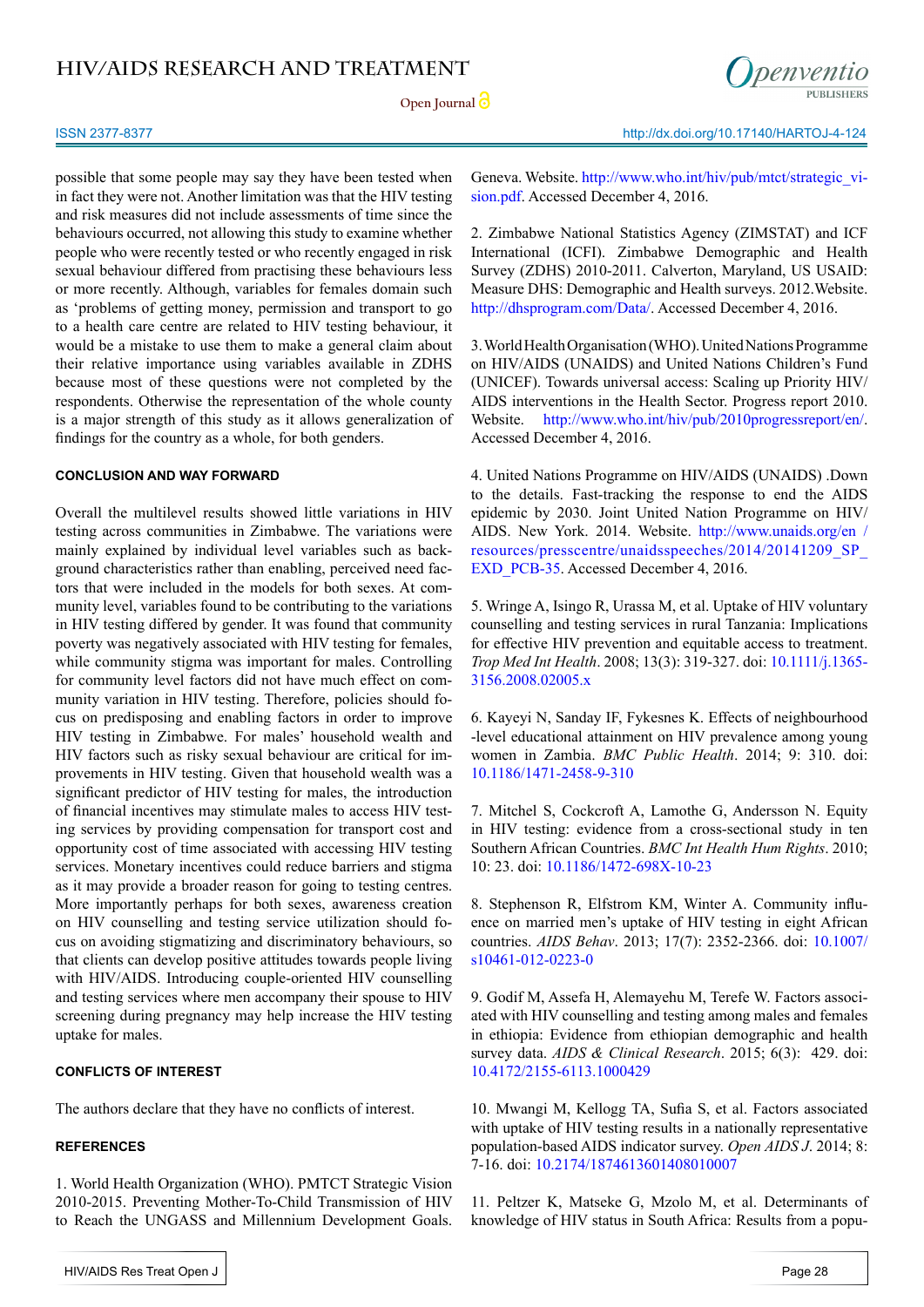**Open Journal**

ISSN 2377-8377 http://dx.doi.org/10.17140/HARTOJ-4-124

lation-based HIV survey. *BMC Public Health*. 2009; 9: 174. doi: [10.1186/1471-2458-9-174](http://bmcpublichealth.biomedcentral.com/articles/10.1186/1471-2458-9-174)

<span id="page-15-0"></span>12. Lepine A, Terris-Prestholt F, Vickerman P. Determinants of HIV testing among Nigerian couples: A multilevel modelling approach. *Health Policy Plan*. 2014; 30(5): 579-592. doi: [10.1093/heapol/czu036](https://academic.oup.com/heapol/article/30/5/579/659624/Determinants-of-HIV-testing-among-Nigerian-couples)

13. Obermeyer AM, Neuman M, Hardon A, et al. Socio-economic determinants of HIV testing and counselling: A comparative study in four African countries. *Trop Med Int Health*. 2013; 18 (9): 1110-1118. doi: [10.1111/tmi.12155](http://onlinelibrary.wiley.com/doi/10.1111/tmi.12155/full)

<span id="page-15-8"></span>14. Weiser SD, Heisler M, Leiter K. Routine HIV testing in Botswana: A population-based study on attitude, practices, and human rights concerns. *PLoS Med*. 2006; 3(7): e261. doi: [10.1371/journal.pmed.0030261](https://www.ncbi.nlm.nih.gov/pmc/articles/PMC1502152/)

<span id="page-15-1"></span>15. Venkatesh KK, Madiba P, De Bruyn G, et al. Who gets tested for HIV in a South African urban township? Implications for test and treat and gender-based prevention interventions. *J Acquir Immune Defic Syndr*. 2011; 56(2): 151-165. doi: [10.1097/](https://www.ncbi.nlm.nih.gov/pubmed/21084993) [QAI.0b013e318202c82](https://www.ncbi.nlm.nih.gov/pubmed/21084993)

<span id="page-15-2"></span>16. Jean K, Anglaret X, Moh R, Lert F, Dray-Spira R. Barriers to HIV testing in Cote d'lvoire: The role of individual characteristics and testing modalities. *PLoS One.* 2012; 7(7): e41353. doi: [10.1371/journal.pone.0041353](https://www.ncbi.nlm.nih.gov/pubmed/22815995)

17. Hendriksen E, Hlubinka D, Chariyalertsak S, et al. Keep talking about it: HV/AIDS-related community and prior HIV testing in Tanzania, Zimbabwe, south Africa and Thailand. *AIDS Behav*. 2009; 13: 1213-1221. doi: [10.1007/s10461-009-9608-0](https://www.ncbi.nlm.nih.gov/pmc/articles/PMC2866302/)

<span id="page-15-3"></span>18. Bond L, Lauby J, Batson H. HIV Testing and the role of individual and structural level barriers and facilitators. *AIDS Care. 2*005; 17(2): 125-140. doi: [10.1080/09541020512331325653](http://www.tandfonline.com/doi/abs/10.1080/09541020512331325653%3FjournalCode%3Dcaic20)

<span id="page-15-12"></span>19. Daftary A, Padayatchi N, Padilla M. HIV testing and disclosure. A qualitative analysis of TB patients in South Africa. *AIDS Care*. 2007; 19(4): 572-577. Web site. [http://www.tandfonline.](http://www.tandfonline.com/doi/abs/10.1080/09540120701203931%3FjournalCode%3Dcaic20) [com/doi/abs/10.1080/09540120701203931?journalCode=ca](http://www.tandfonline.com/doi/abs/10.1080/09540120701203931%3FjournalCode%3Dcaic20) [ic20](http://www.tandfonline.com/doi/abs/10.1080/09540120701203931%3FjournalCode%3Dcaic20). Accessed December 4, 2016.

<span id="page-15-19"></span>20. Martin-Herz SP, Shetty AK, Bassett MT, et al. Perceived risks and benefits of HIV test and predictors of acceptance of HIV counselling and testing among pregnant women in Zimbabwe. *Int J STD AIDS*. 2006; 17(12): 835-841.

<span id="page-15-18"></span>21. Mlay R, Lugina H, Becker S. Couple counselling and testing for HIV at antenatal clinics: Views from men, women and counsellors. *AIDS Care*. 2008; 20(3): 356-360

<span id="page-15-4"></span>22. Murire MN, Campbell C, Gregson C. Community group membership and stigmatising attitudes towards people living with HIV in Eastern Zimbabwe. *J Community Health*[.](https://www.ncbi.nlm.nih.gov/pubmed/23913105) 2014;

39(1): 72-82. doi: [10.1007/s10900-013-9741-6](https://www.ncbi.nlm.nih.gov/pmc/articles/PMC3890052/)

<span id="page-15-5"></span>23. Chirawu P, Langhaug L, Mavhu W, et al. Acceptability and challenges of implementing voluntary counselling and testing (VCT) in rural Zimbabwe: Evidence from the Regai Dzive Shiri Project. *AIDS Care*. 2010; 22(1): 81-88. doi: [10.1080/09540120903012577](https://www.ncbi.nlm.nih.gov/pubmed/20390484)

<span id="page-15-6"></span>24. De Paoli MM, Manongi R, Klepp K. Factors influencing acceptability of voluntary counselling and HIV-testing among pregnant women in Northern Tanzania. *AIDS Care*. 2004; 16(4): 411-425. doi: [10.1080/09540120410001683358](http://www.tandfonline.com/doi/abs/10.1080/09540120410001683358%3FjournalCode%3Dcaic20)

<span id="page-15-7"></span>25. Agha S. Factors associated with HIV testing and condom use in Mozambique. Implications for programs. *Reproductive Health*. 2012; 9: 20. doi: [10.1186/1742-4755-9-20](https://reproductive-health-journal.biomedcentral.com/articles/10.1186/1742-4755-9-20)

<span id="page-15-9"></span>26. Sambisa W. AIDs stigma and Uptake of HIV Testing in Zimbabwe. 2008. ZDHS Working Paper 49. Web site. http://www. dhsprogram.com/publications/publication-WP49-Working-Papers.cfm. Accessed December 4, 2016.

<span id="page-15-10"></span>27. Izugbara CO, Undie CC, Mudege NN, Ezeh AC. Male youth and voluntary counselling and HIV-testing: The case of Malawi and Uganda. *Sex Educ*. 2009; 9(3): 243-259. doi: [10.1080/14681810903059078](http://www.tandfonline.com/doi/abs/10.1080/14681810903059078)

<span id="page-15-11"></span>28. Musheke M. Ntalasha H, Gari S, et al. A systematic review of qualitative findings on factors enabling and deterring uptake of HIV testing in Sub-Saharan Africa. *BMC Public Health*. 2013; 13: 220. doi: [10.1186/1471-2458-13-220](https://www.ncbi.nlm.nih.gov/pmc/articles/PMC3610106/)

<span id="page-15-13"></span>29. Mucheto P, Chadambuka A, Shambira G, Tshimanga M, Gombe N, Nyamayaro W. Determinants of nondisclosure of HIV status among women attending the prevention of mother to child transmission programme, Makonde district, Zimbabwe. *Pan Afr Med J*. 2011; 8: 51. doi: [10.11604/pamj.2011.8.51.482](https://www.ncbi.nlm.nih.gov/pmc/articles/PMC3201613/)

<span id="page-15-14"></span>30. Uthman OA. Does it really matter where you live? A multilevel analysis of social disorganisation and risky sexual behaviours in sub-Saharan Africa. 2010. Working papers No.78: Demographic and Health Research. Web site. [https://dhsprogram.](https://dhsprogram.com/pubs/pdf/WP78/WP78.pdf) [com/pubs/pdf/WP78/WP78.pdf](https://dhsprogram.com/pubs/pdf/WP78/WP78.pdf). Accessed December 5, 2016.

<span id="page-15-15"></span>31. Iriyama S, Nakahara S, Jimba M, Ichikawa M, Wakai S. AIDS health beliefs and intention for sexual abstinence among male adolescent students in Kathmandu, Nepal: A test of perceived severity and susceptibility. *Public Health*. 2007; 121(1): 64-72. doi: [10.1016/j.puhe.2006.08.016](http://www.publichealthjrnl.com/article/S0033-3506%2806%2900278-2/abstract)

<span id="page-15-16"></span>32. Meiberg AE, Bos AE, Onya HE, Schaalma HP. Fear of stigmatization as barrier to voluntary HIV counselling and testing in South Africa. *East Afr J Public Health*. 2008; 5(2): 49-54.

<span id="page-15-17"></span>33. Nyblade LC, Menken J, Wawer MJ, et al. Population-based HIV testing and counselling in rural Uganda: participation and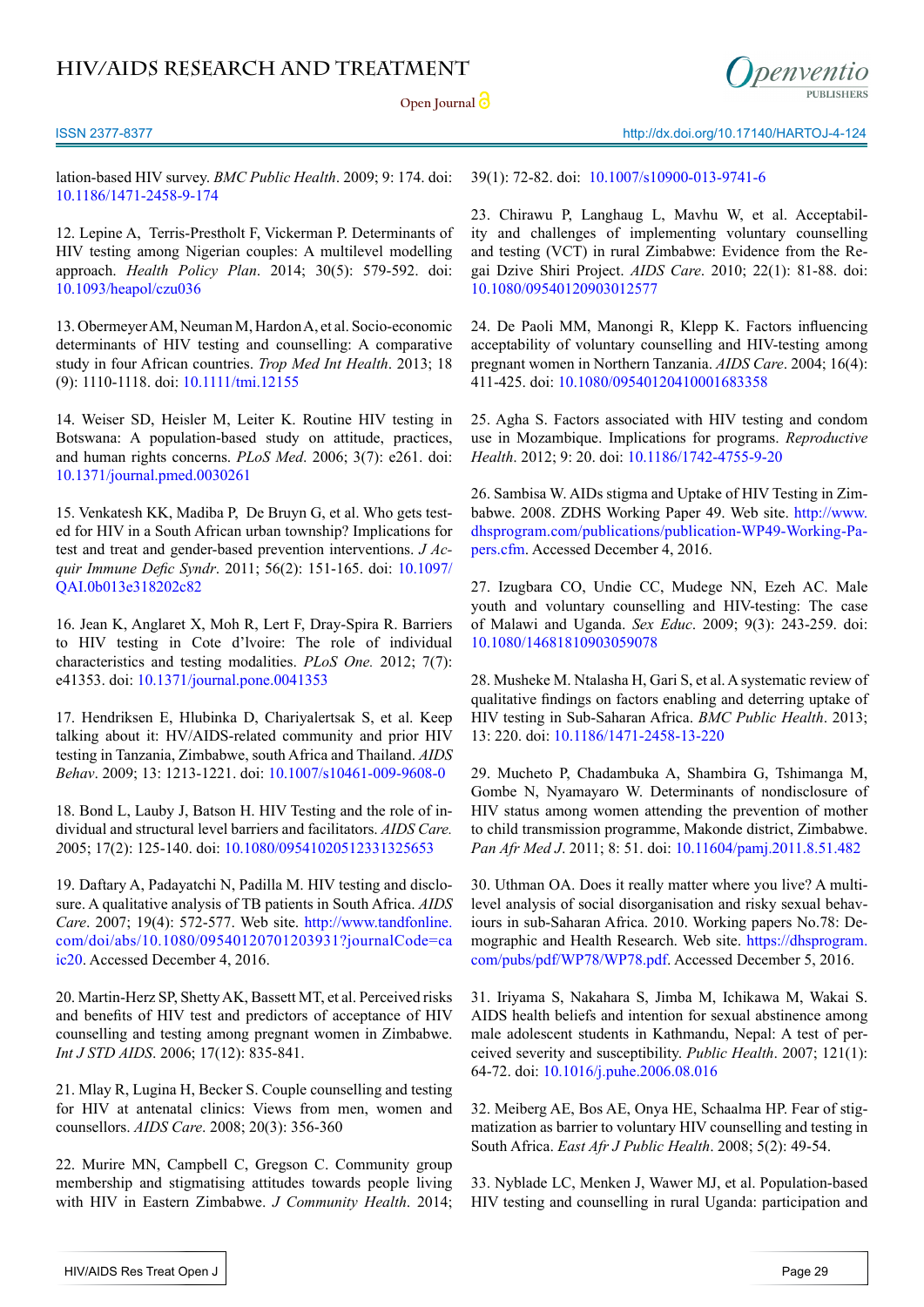**Open Journal**



risk characteristics. *J Acquir Immune Defic Syndr*. 2001; 28 (5): 463-470. Web site. [http://journals.lww.com/jaids/pages/articlev](http://journals.lww.com/jaids/pages/articleviewer.aspx%3Fyear%3D2001%26issue%3D12150%26article%3D00010%26type%3Dabstract)[iewer.aspx?year=2001&issue=12150&article=00010&type=ab](http://journals.lww.com/jaids/pages/articleviewer.aspx%3Fyear%3D2001%26issue%3D12150%26article%3D00010%26type%3Dabstract) [stract](http://journals.lww.com/jaids/pages/articleviewer.aspx%3Fyear%3D2001%26issue%3D12150%26article%3D00010%26type%3Dabstract). Accessed December 5, 2016.

<span id="page-16-0"></span>34. Jürgensen M, Tuba M, Fylkesnes K, Blystad A. The burden of knowing: Balancing benefits and barriers in HIV testing decisions. A qualitative study from Zambia. *BMC Health Serv Res*. 2012; 12: 2. doi: [10.1186/1472-6963-12-2](https://www.ncbi.nlm.nih.gov/pmc/articles/PMC3268706/)

<span id="page-16-8"></span>35. Takarinda KC, Madyira LK, Mhangara M. Factors associated with HIV testing in the 2010-11 Zimbabwe Demographic Survey. 2014. Working paper No 11. Web site. [http://dhspro](http://dhsprogram.com/pubs/pdf/WP110/WP110.pdf)[gram.com/pubs/pdf/WP110/WP110.pdf](http://dhsprogram.com/pubs/pdf/WP110/WP110.pdf). Accessed December 5, 2016.

<span id="page-16-1"></span>36. Andersen RM. Revisiting the behavioural model and access to medical care: Does it matter. *J Health Soc Behav*. 1995; 36, 1-10.

<span id="page-16-2"></span>37. Mashuba S, Hemalata K. HIV status disclosure among HIV positive women in Zimbabwe. *The International Asian Research Journal*. 2015; 3(1): 44-50.

<span id="page-16-3"></span>38. Zimbabwe National HIV And AIDS Strategic Plan [ZNASP II] (2011-2015). Delivering our commitment to, Zero new HIV infections, Zero discrimination, Zero AIDS-related deaths, Republic of Zimbabwe. Website. [http://www.nac.org.zw/sites/](http://www.nac.org.zw/sites/default/files/ZNASP%2520III%2520Final%2520%281%29.pdf) [default/files/ZNASP%20III%20Final%20\(1\).pdf](http://www.nac.org.zw/sites/default/files/ZNASP%2520III%2520Final%2520%281%29.pdf). Accessed December 3, 2016.

<span id="page-16-4"></span>39. Kalichman SC, Simbayi LC. HIV testing attitudes, AIDS stigma, and voluntary counselling and testing in a black township in Cape Town, South Africa. *Sex Transm Infect*. 2003; 79(6): 442-447. doi: [10.1136/sti.79.6.442](https://www.ncbi.nlm.nih.gov/pmc/articles/PMC1744787/)

<span id="page-16-5"></span>40. Goldstein H. *Multilevel Statistical Models*. 3rd ed. Arnold, London: John Wiley; 2003.

<span id="page-16-6"></span>41. Rasbash J, Steele F, Browne W, Goldstein H. Centre for multilevel modelling. *A Users Guide to MLwiN, Version 2.0*. Bristol, UK: University of Bristol; 2005.

<span id="page-16-7"></span>42. Snijders T, Bosker R. *Multilevel Analysis: An Introduction to basic and Advanced Multilevel Modelling*. SAGE Publications; 1999.

43. MacPhail C, Pettifor A, Moyo W, Rees H. Factors associated with HIV testing among sexually active South African youth aged 15-24 years. *AIDS Care*. 2009; 21: 456-467. doi: <10.1080/09540120802282586>

<span id="page-16-9"></span>44. Nakanjako D, Kamya M, Kyabayinze D, et al. Acceptance of routine testing for HIV among adult patients at the medical emergency unit at a national referral hospital in Kampala. *AIDS Behav*. 2006; 11(5): 753-758. doi: [10.1007/s10461-006-9180-9](http://link.springer.com/article/10.1007%252Fs10461-006-9180-9)

45. Taegtmeyer M, Kilonzo N, Mung'ala L, Morgan G, Theobald S. Using gender analysis to build voluntary counselling and testing responses in Kenya. *Trans R Soc Trop Med Hyg*. 2006; 100(4): 305-311. doi: [10.1016/j.trstmh.2005.06.001](https://academic.oup.com/trstmh/article/100/4/305/1918065/Using-gender-analysis-to-build-voluntary)

<span id="page-16-10"></span>46. Theuring S, Mbezi P, Luvanda H, Jordan-Harder B, Kunz A, Harms G. Male involvement in PMTCT services in Mbeya region, Tanzania. *AIDS Behav*. 2009; 13(Suppl 1): 92-102. doi: [10.1007/s10461-009-9543-0](http://link.springer.com/article/10.1007%252Fs10461-009-9543-0)

<span id="page-16-11"></span>47. Frank E. The relation of HIV testing and treatment to identity formation in Zambia. *Afr J AIDS Res*. 2009; 8(4): 515-524. doi: [10.2989/AJAR.2009.8.4.15.1052](http://www.tandfonline.com/doi/abs/10.2989/AJAR.2009.8.4.15.1052)

<span id="page-16-12"></span>48. Sherr L, Lopman B, Kakowa M, et al. Voluntary counselling and testing: Uptake, impact on sexual behavior, and HIV incidence in a rural Zimbabwean cohort. *AIDS*. 2007; 21: 851- 860. doi: [10.1097/QAD.0b013e32805e8711](http://journals.lww.com/aidsonline/pages/articleviewer.aspx%3Fyear%3D2007%26issue%3D04230%26article%3D00008%26type%3Dabstract)

<span id="page-16-13"></span>49. Loewenson R, Kadungure A, Shamu S. Assessment of facilitators and barriers to maternal and child health services in four rural and urban districts of Zimbabwe. Report C-Core. 2012; Website. [www.tarsc.org.](http://www.tarsc.org) Assessed December 5, 2016.

<span id="page-16-14"></span>50. Magadi M, Desta M. A multilevel analysis of determinants and cross-national variations of HIV sero-positivity in sub-Saharan Africa: Evidence from the DHS; Health and Place. 2011; 17: 1067-1083. doi: [10.1016/j.healthplace.2011.06.004](https://www.ncbi.nlm.nih.gov/pmc/articles/PMC3248638/)

<span id="page-16-15"></span>51. Kayiki SP, Forste R. HIV/AIDS related knowledge and perceived risk associated with condom use among adolescents in Uganda. *Afr J Reprod Health*. 2011; 15: 57-63.